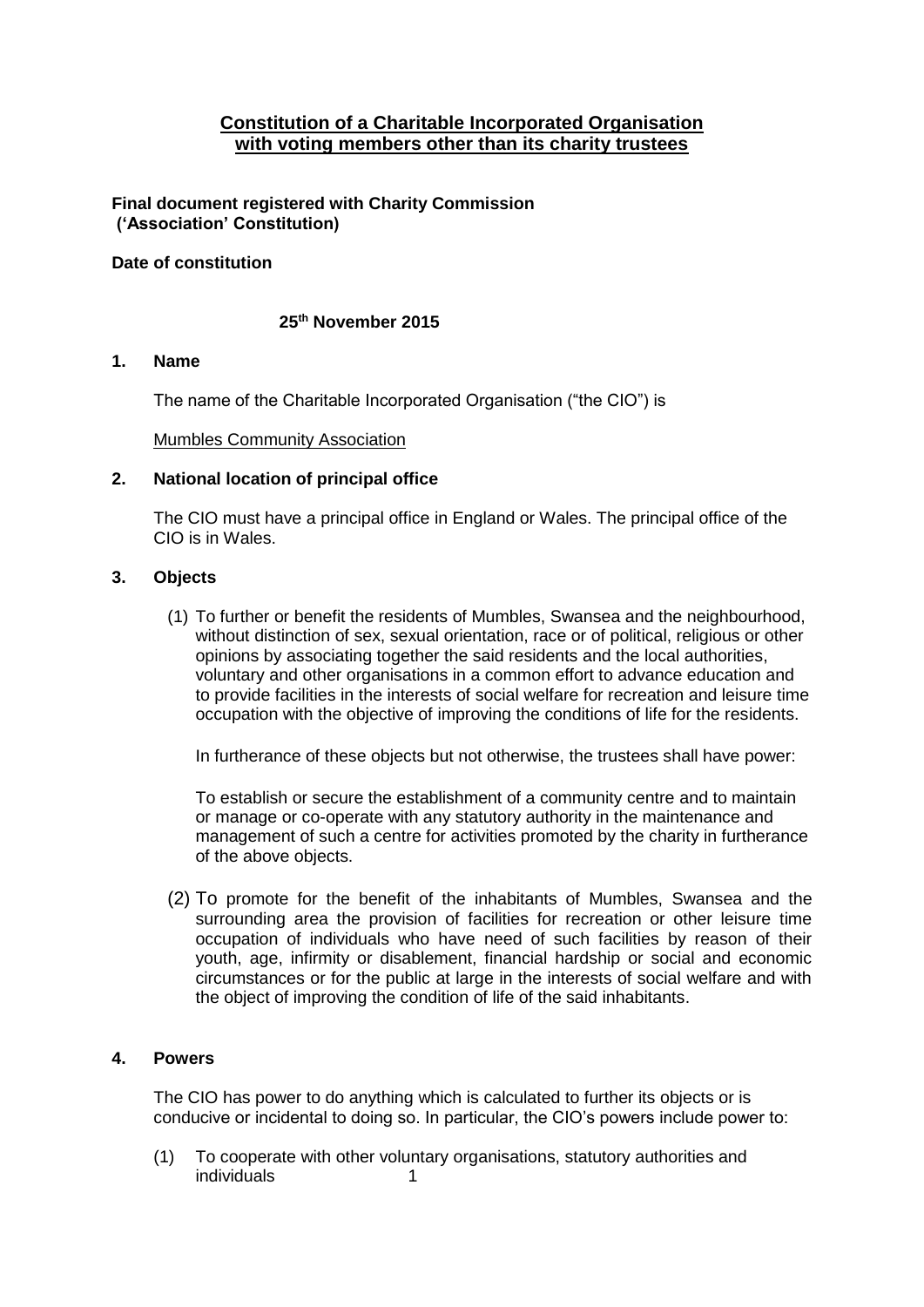- (2) borrow money and to charge the whole or any part of its property as security for the repayment of the money borrowed. The CIO must comply as appropriate with sections 124 and 125 of the Charities Act 2011 if it wishes to mortgage land:
- (3) buy, take on lease or in exchange, hire or otherwise acquire any property and to maintain and equip it for use;
- (4) sell, lease or otherwise dispose of all or any part of the property belonging to the CIO. In exercising this power, the CIO must comply as appropriate with sections 117 and 119-123 of the Charities Act 2011;
- (5) employ and remunerate such staff as are necessary for carrying out the work of the CIO. The CIO may employ or remunerate a charity trustee only to the extent that it is permitted to do so by clause 6 (Benefits and payments to charity trustees and connected persons) and provided it complies with the conditions of those clauses;
- (6) deposit or invest funds, employ a professional fund-manager, and arrange for the investments or other property of the CIO to be held in the name of a nominee, in the same manner and subject to the same conditions as the trustees of a trust are permitted to do by the Trustee Act 2000;

# **5. Application of income and property**

- (1) The income and property of the CIO must be applied solely towards the promotion of the objects.
	- (a) A charity trustee is entitled to be reimbursed from the property of the CIO or may pay out of such property reasonable expenses properly incurred by him or her when acting on behalf of the CIO.
	- (b) A charity trustee may benefit from trustee indemnity insurance cover purchased at the CIO's expense in accordance with, and subject to the conditions in, section 189 of the Charities Act 2011.
- (2) None of the income or property of the CIO may be paid or transferred directly or indirectly by way of dividend, bonus or otherwise by way of profit to any member of the CIO. This does not prevent a member who is not also a charity trustee receiving:
	- (a) a benefit from the CIO as a beneficiary of the CIO;
	- (b) reasonable and proper remuneration for any goods or services supplied to the CIO.
- (3) Nothing in this clause shall prevent a charity trustee or connected person receiving any benefit or payment which is authorised by Clause 6.

### **6. Benefits and payments to charity trustees and connected persons**

### **(1) General provisions**

No charity trustee or connected person may: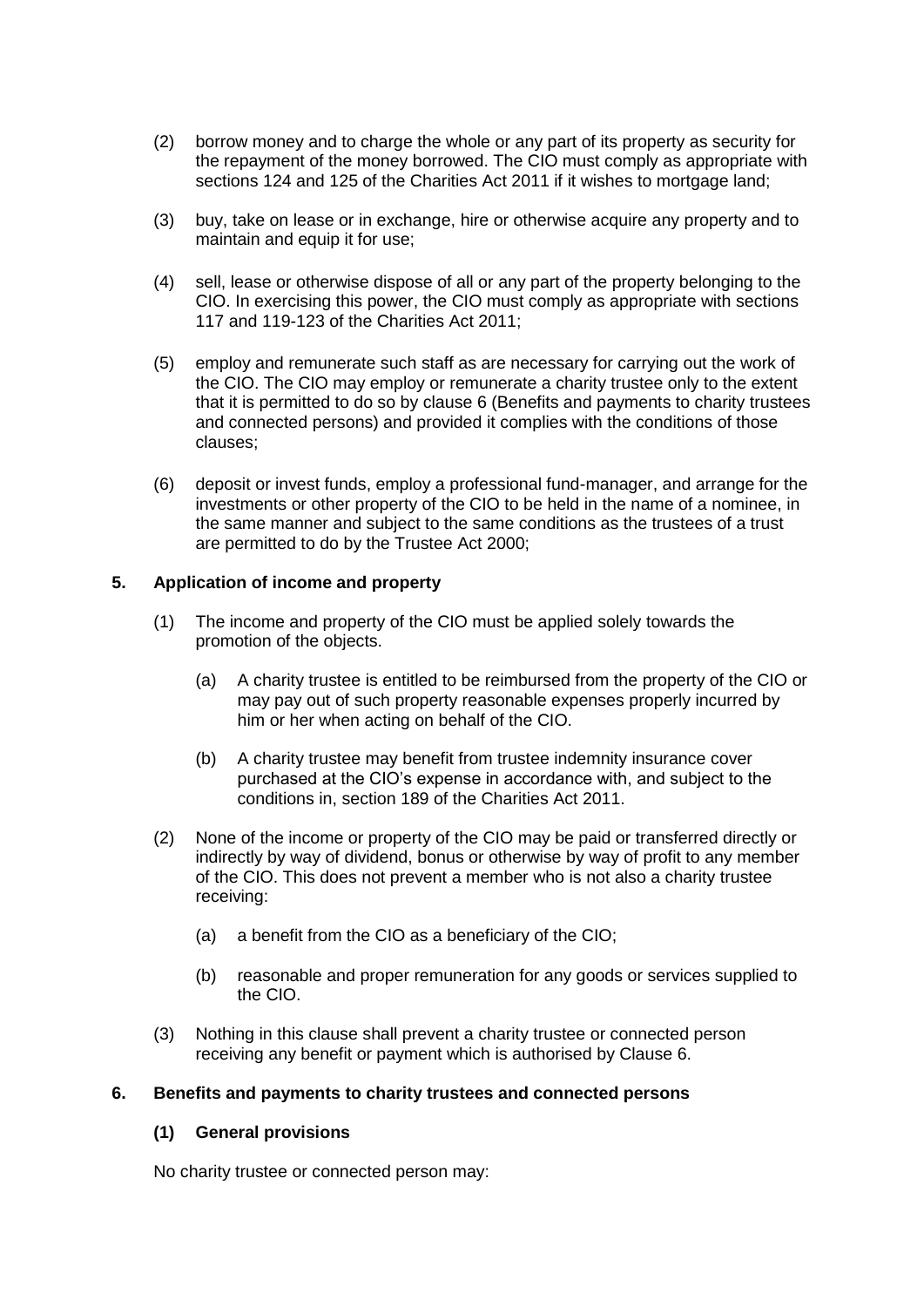- (a) buy or receive any goods or services from the CIO on terms preferential to those applicable to members of the public;
- (b) sell goods, services, or any interest in land to the CIO;
- (c) be employed by, or receive any remuneration from, the CIO;
- (d) receive any other financial benefit from the CIO;

unless the payment or benefit is permitted by sub-clause (2) of this clause, or authorised by the court or the Charity Commission ("the Commission"). In this clause, a "financial benefit" means a benefit, direct or indirect, which is either money or has a monetary value.

### **(2) Scope and powers permitting trustees' or connected persons' benefits**

- (a) A charity trustee or connected person may receive a benefit from the CIO as a beneficiary of the CIO provided it is available generally to the beneficiaries of the CIO.
- (b) A charity trustee or connected person may enter into a contract for the supply of services, or of goods that are supplied in connection with the provision of services, to the CIO where that is permitted in accordance with, and subject to the conditions in, section 185 to 188 of the Charities Act 2011.
- (c) Subject to sub-clause (3) of this clause a charity trustee or connected person may provide the CIO with goods that are not supplied in connection with services provided to the CIO by the charity trustee or connected person.
- (d) A charity trustee or connected person may receive interest on money lent to the CIO at a reasonable and proper rate which must be not more than the Bank of England bank rate (also known as the base rate).
- (e) A charity trustee or connected person may receive rent for premises let by the trustee or connected person to the CIO. The amount of the rent and the other terms of the lease must be reasonable and proper. The charity trustee concerned must withdraw from any meeting at which such a proposal or the rent or other terms of the lease are under discussion.
- (f) A charity trustee or connected person may take part in the normal trading and fundraising activities of the CIO on the same terms as members of the public.

### **(3) Payment for supply of goods only – controls**

The CIO and its charity trustees may only rely upon the authority provided by subclause (2)(c) of this clause if each of the following conditions is satisfied:

(a) The amount or maximum amount of the payment for the goods is set out in a written agreement between the CIO and the charity trustee or connected person supplying the goods ("the supplier").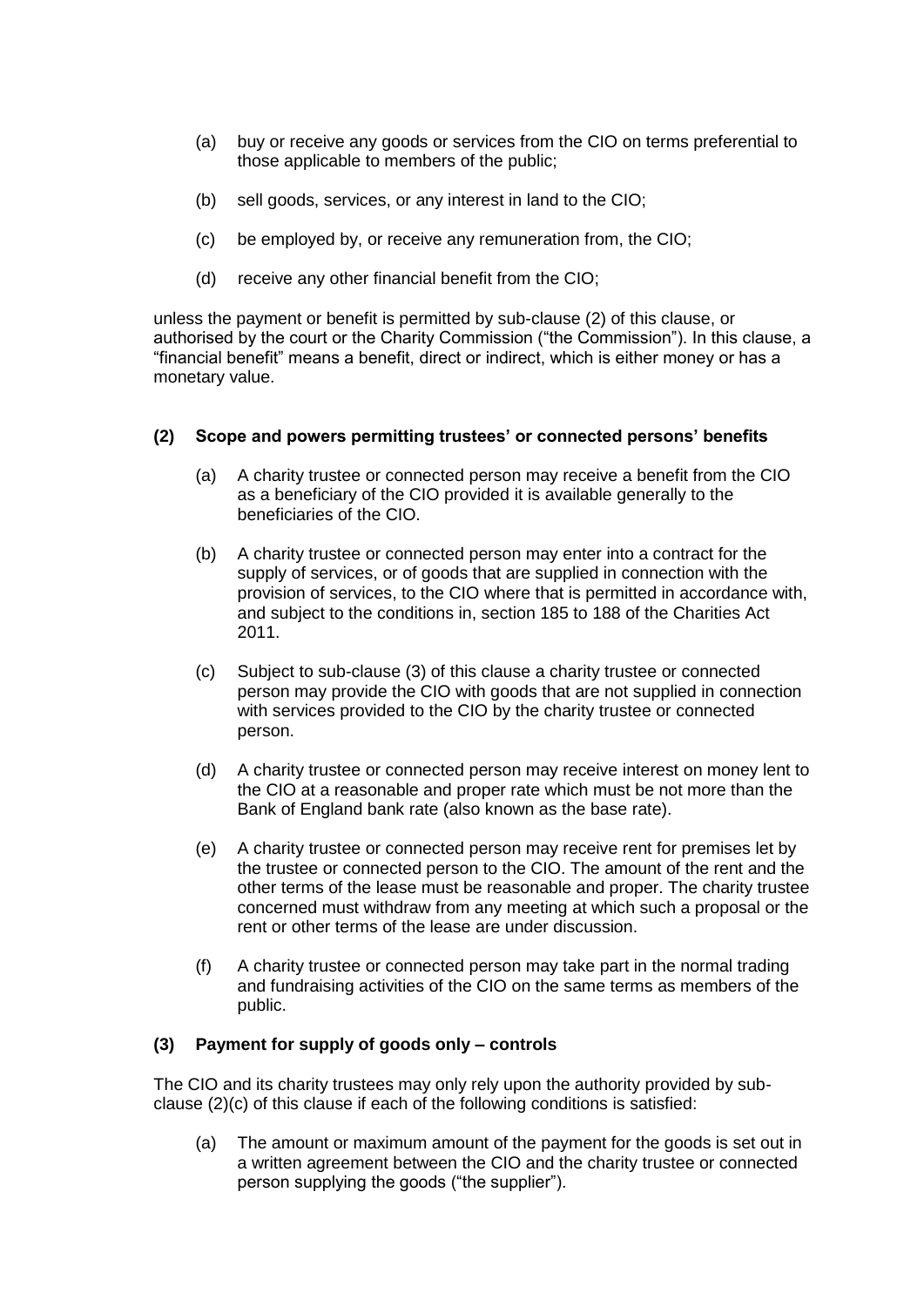- (b) The amount or maximum amount of the payment for the goods does not exceed what is reasonable in the circumstances for the supply of the goods in question.
- (c) The other charity trustees are satisfied that it is in the best interests of the CIO to contract with the supplier rather than with someone who is not a charity trustee or connected person. In reaching that decision the charity trustees must balance the advantage of contracting with a charity trustee or connected person against the disadvantages of doing so.
- (d) The supplier is absent from the part of any meeting at which there is discussion of the proposal to enter into a contract or arrangement with him or her or it with regard to the supply of goods to the CIO.
- (e) The supplier does not vote on any such matter and is not to be counted when calculating whether a quorum of charity trustees is present at the meeting.
- (f) The reason for their decision is recorded by the charity trustees in the minute book.
- (g) A majority of the charity trustees then in office are not in receipt of remuneration or payments authorised by clause 6.

### **(4) In sub-clauses (2) and (3) of this clause:**

- (a) "the CIO" includes any company in which the CIO:
	- (i) holds more than 50% of the shares; or
	- (ii) controls more than 50% of the voting rights attached to the shares; or
	- (iii) has the right to appoint one or more directors to the board of the company;
- (b) "connected person" includes any person within the definition set out in clause 30 (Interpretation);

#### **7. Conflicts of interest and conflicts of loyalty**

A charity trustee must:

- (1) declare the nature and extent of any interest, direct or indirect, which he or she has in a proposed transaction or arrangement with the CIO or in any transaction or arrangement entered into by the CIO which has not previously been declared; and
- (2) absent himself or herself from any discussions of the charity trustees in which it is possible that a conflict of interest will arise between his or her duty to act solely in the interests of the CIO and any personal interest (including but not limited to any financial interest).

Any charity trustee absenting himself or herself from any discussions in accordance with this clause must not vote or be counted as part of the quorum in any decision of the charity trustees on the matter.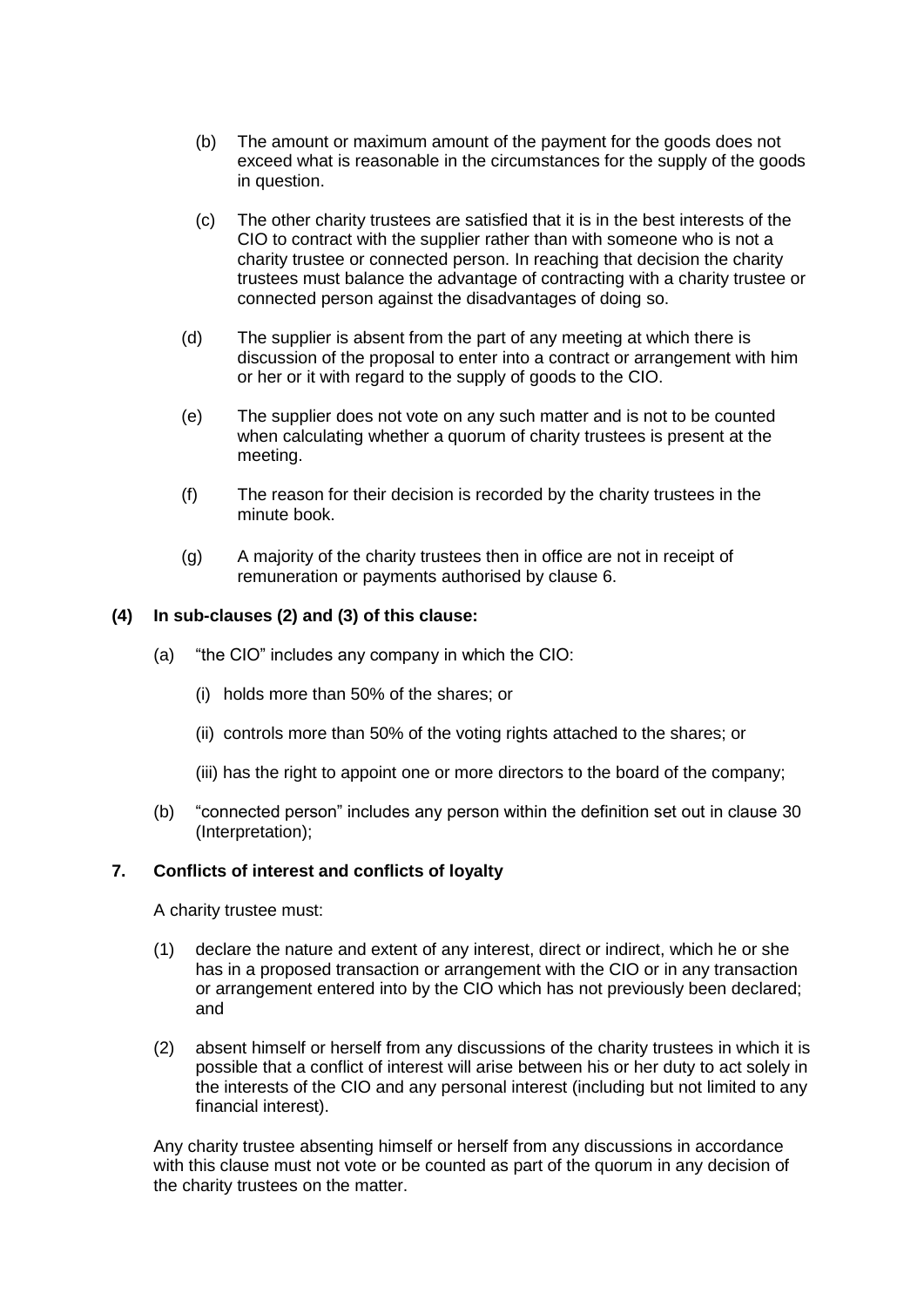# **8. Liability of members to contribute to the assets of the CIO if it is wound up**

If the CIO is wound up, the members of the CIO have no liability to contribute to its assets and no personal responsibility for settling its debts and liabilities.

### **9. Membership of the CIO**

### **(1) Admission of new members**

### **(a) Eligibility**

Membership of the CIO is open to any organisation which is interested in furthering the promotion of community participation in healthy recreation for the benefit of the inhabitants of Mumbles, Swansea in accordance with the objects of the CIO and who, by applying for membership, has indicated its agreement to become a member and acceptance of the duty of members set out in sub-clause (3) of this clause.

A member may be any individual representing any organisation which is not incorporated.

### **(b) Admission procedure**

The charity trustees:

- (i) may require applications for membership to be made in any reasonable way that they decide;
- (ii) shall, if they approve an application for membership, notify the applicant of their decision within 21 days;
- (iii) may refuse an application for membership if they believe that it is in the best interests of the CIO for them to do so;
- (iv) shall, if they decide to refuse an application for membership, give the applicant their reasons for doing so, within 21 days of the decision being taken, and give the applicant the opportunity to appeal against the refusal; and
- (v) shall give fair consideration to any such appeal, and shall inform the applicant of their decision, but any decision to confirm refusal of the application for membership shall be final.

### **(2) Transfer of membership**

Membership of the CIO cannot be transferred to anyone else except in the case of an individual or corporate body representing an organisation which is not incorporated, whose membership may be transferred by the unincorporated organisation to a new representative. Such transfer of membership does not take effect until the CIO has received written notification of the transfer.

#### **(3) Duty of members**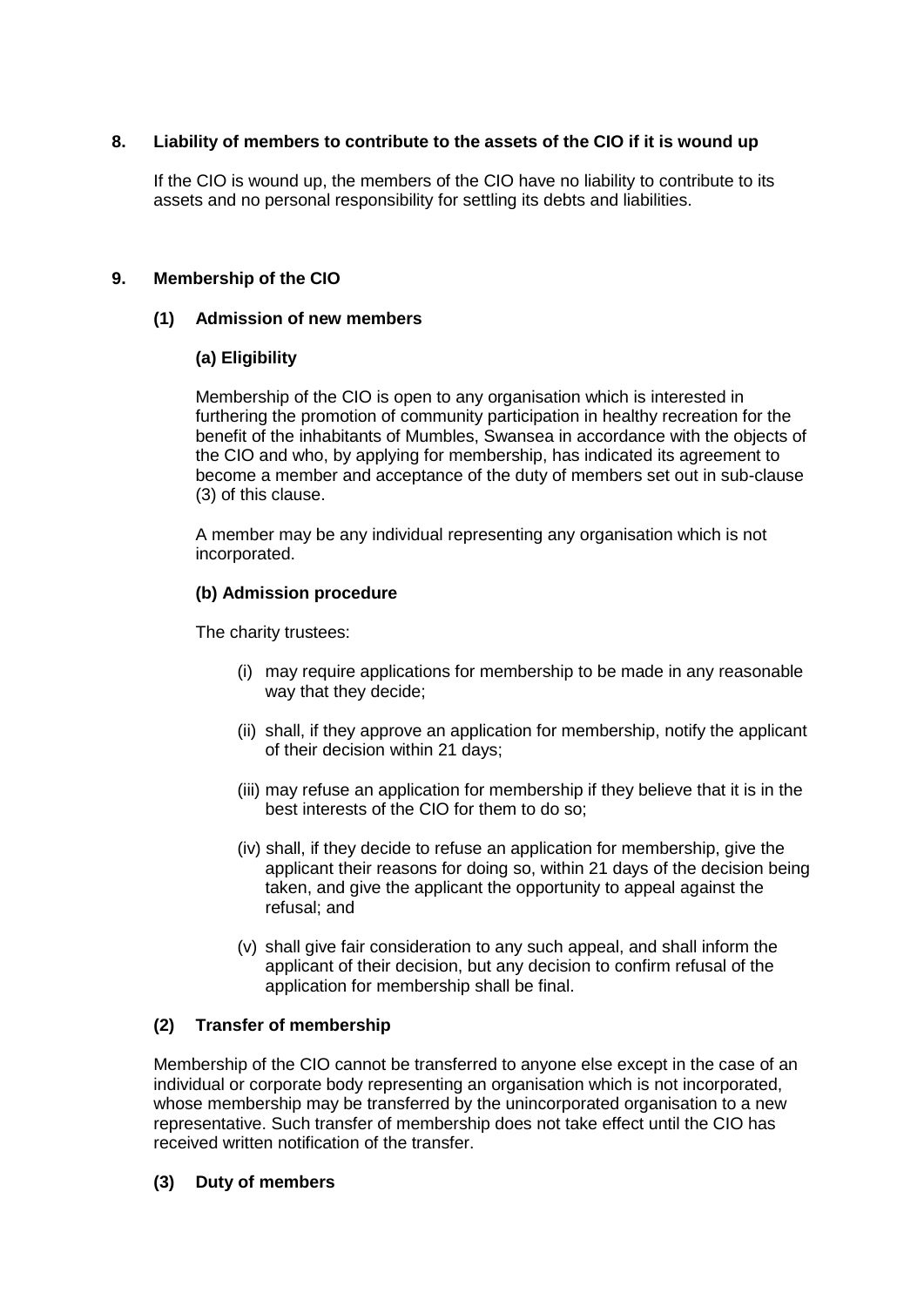It is the duty of each member of the CIO to exercise his or her powers as a member of the CIO in the way he or she decides in good faith would be most likely to further the purposes of the CIO.

### **(4) Termination of membership**

- (a) Membership of the CIO comes to an end if :
	- (i) that organisation ceases to exist; or
	- (ii) the member sends a notice of resignation to the charity trustees; or
	- (iii) any sum of money owed by the member to the CIO is not paid in full within six months of its falling due; or
	- (iv) the charity trustees decide that it is in the best interests of the CIO that the member in question should be removed from membership, and pass a resolution to that effect.
- (b) Before the charity trustees take any decision to remove someone from membership of the CIO they must :
	- (i) inform the member of the reasons why it is proposed to remove him, her or it from membership;
	- (ii) give the member at least 21 clear days notice in which to make representations to the charity trustees as to why he, she or it should not be removed from membership;
	- (iii) at a duly constituted meeting of the charity trustees, consider whether or not the member should be removed from membership;
	- (iv) consider at that meeting any representations which the member makes as to why the member should not be removed; and
	- (v) allow the member, or the member's representative, to make those representations in person at that meeting, if the member so chooses.

#### **(5) Membership fees**

The CIO may require members to pay reasonable membership fees to the CIO.

#### **(6) Informal or associate (non-voting) membership**

- (a) The charity trustees may create associate or other classes of non-voting membership, and may determine the rights and obligations of any such members (including payment of membership fees), and the conditions for admission to, and termination of membership of any such class of members.
- (b) Other references in this constitution to "members" and "membership" do not apply to non-voting members, and non-voting members do not qualify as members for any purpose under the Charities Acts, General Regulations or Dissolution Regulations.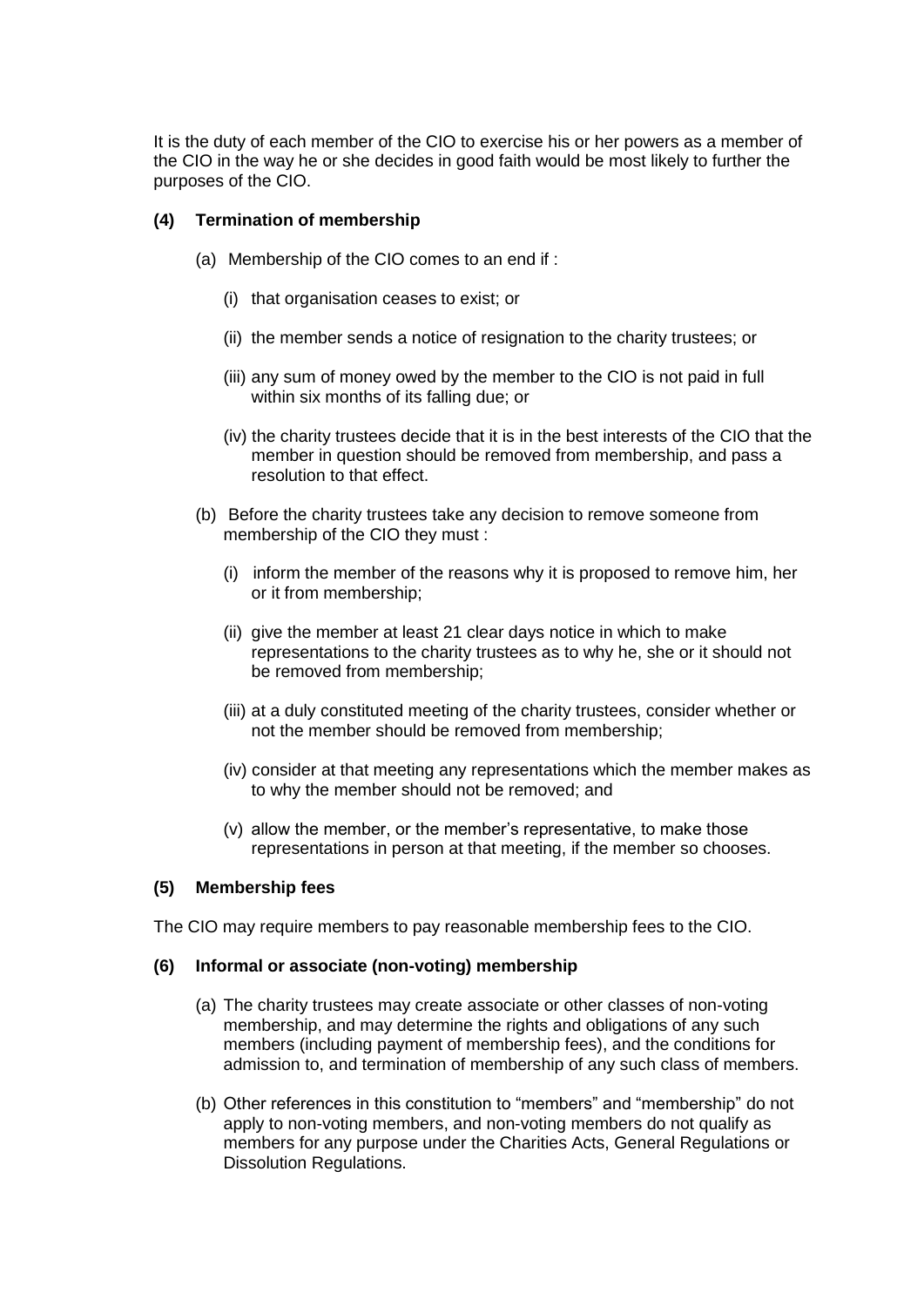### **10. Members' decisions**

### **(1) General provisions**

Except for those decisions that must be taken in a particular way as indicated in subclause (4) of this clause, decisions of the members of the CIO may be taken either by vote at a general meeting as provided in sub-clause (2) of this clause or by written resolution as provided in sub clause (3) of this clause.

### **(2) Taking ordinary decisions by vote**

Subject to sub-clause (4) of this clause, any decision of the members of the CIO may be taken by means of a resolution at a general meeting. Such a resolution may be passed by a simple majority of votes cast at the meeting (including votes cast by postal or email ballot).

### **(3) Taking ordinary decisions by written resolution without a general meeting**

- (a) Subject to sub-clause (4) of this clause, a resolution in writing agreed by a simple majority of all the members who would have been entitled to vote upon it had it been proposed at a general meeting shall be effective, provided that:
	- (i) a copy of the proposed resolution has been sent to all the members eligible to vote; and
	- (ii) a simple majority of members has signified its agreement to the resolution in a document or documents which are received at the principal office within the period of 28 days beginning with the circulation date. The document signifying a member's agreement must be authenticated by their signature (or in the case of an organisation which is a member, by execution according to its usual procedure), by a statement of their identity accompanying the document, or in such other manner as the CIO has specified.
- (b) The resolution in writing may comprise several copies to which one or more members has signified their agreement.
- (c) Eligibility to vote on the resolution is limited to members who are members of the CIO on the date when the proposal is first circulated in accordance with paragraph (a) above.
- (d) Not less than 10% of the members of the CIO may request the charity trustees to make a proposal for decision by the members.
- (e) The charity trustees must within 21 days of receiving such a request comply with it if :
	- (i) The proposal is not frivolous or vexatious, and does not involve the publication of defamatory material;
	- (ii) The proposal is stated with sufficient clarity to enable effect to be given to it if it is agreed by the members; and
	- (iii) Effect can lawfully be given to the proposal if it is so agreed.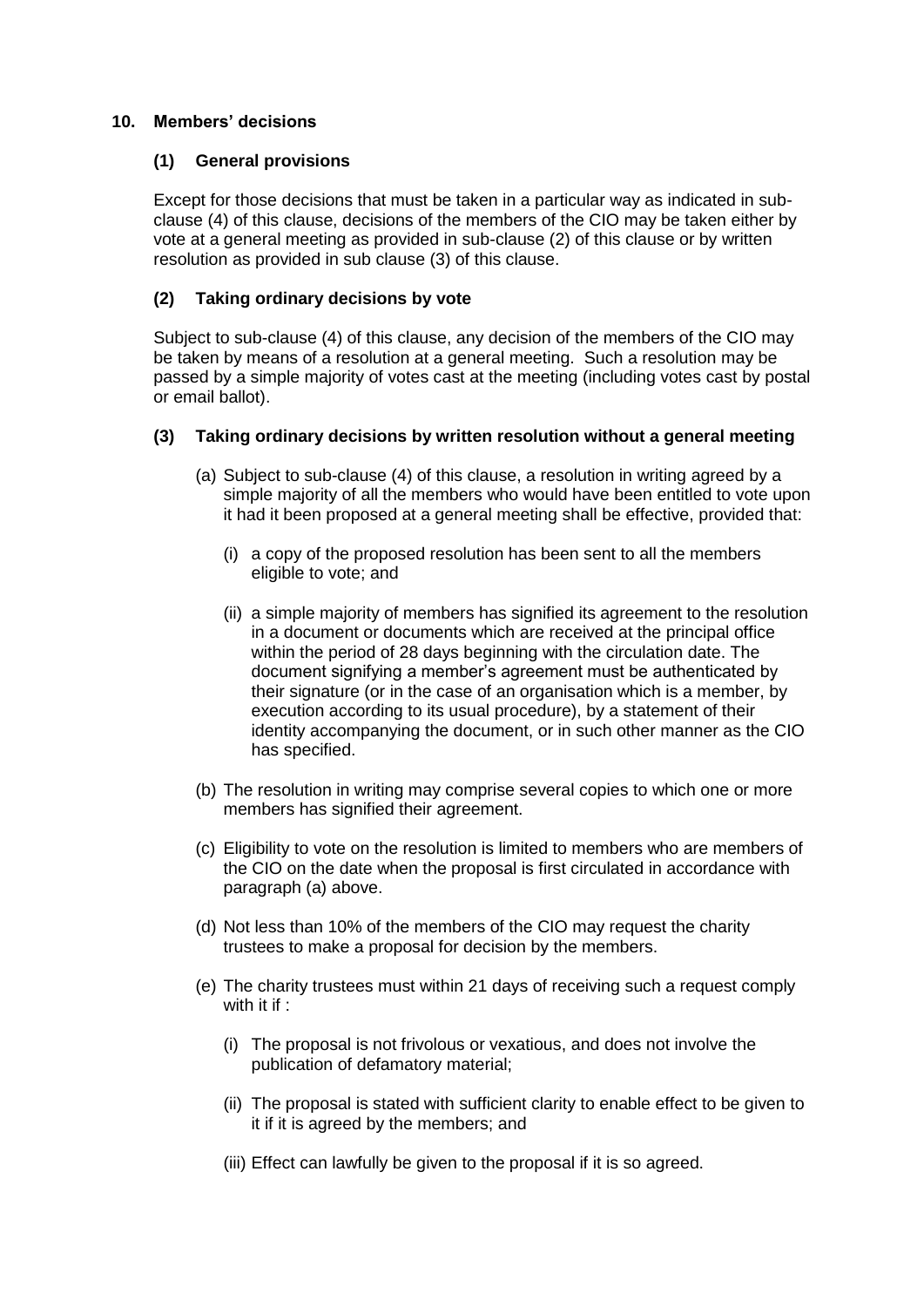(f) Sub-clauses (a) to (c) of this clause apply to a proposal made at the request of members.

## **(4) Decisions that must be taken in a particular way**

- (a) Any decision to remove a trustee must be taken in accordance with clause 15(2).
- (b) Any decision to amend this constitution must be taken in accordance with clause 28 of this constitution (Amendment of Constitution).
- (c) Any decision to wind up or dissolve the CIO must be taken in accordance with clause 29 of this constitution (Voluntary winding up or dissolution). Any decision to amalgamate or transfer the undertaking of the CIO to one or more other CIOs must be taken in accordance with the provisions of the Charities Act 2011.

# **11. General meetings of members**

# **(1) Types of general meeting**

There must be an annual general meeting (AGM) of the members of the CIO. The first AGM must be held within 18 months of the registration of the CIO, and subsequent AGMs must be held at intervals of not more than 15 months. The AGM must receive the annual statement of accounts (duly audited or examined where applicable) and the trustees' annual report. Other general meetings of the members of the CIO may be held at any time. All general meetings must be held in accordance with the following provisions.

# **(2) Calling general meetings**

- (a) The charity trustees:
	- (i) must call the annual general meeting of the members of the CIO in accordance with sub-clause (1) of this clause, and identify it as such in the notice of the meeting; and
	- (ii) may call any other general meeting of the members at any time.
- (b) The charity trustees must, within 21 days from the date received by the Secretary of The Mumbles Community Association, call a general meeting of the members of the CIO if :
	- (i) they receive a written request to do so from at least 10% of the members of the CIO; and
	- (ii) the written request states the general nature of the business to be dealt with at the meeting, and is authenticated by the member(s) making the request.
- (c) If, at the time of any such written request, there has not been any general meeting of the members of the CIO for more than 12 months, then sub-clause (b)(i) of this clause shall have effect as if 5% were substituted for 10%.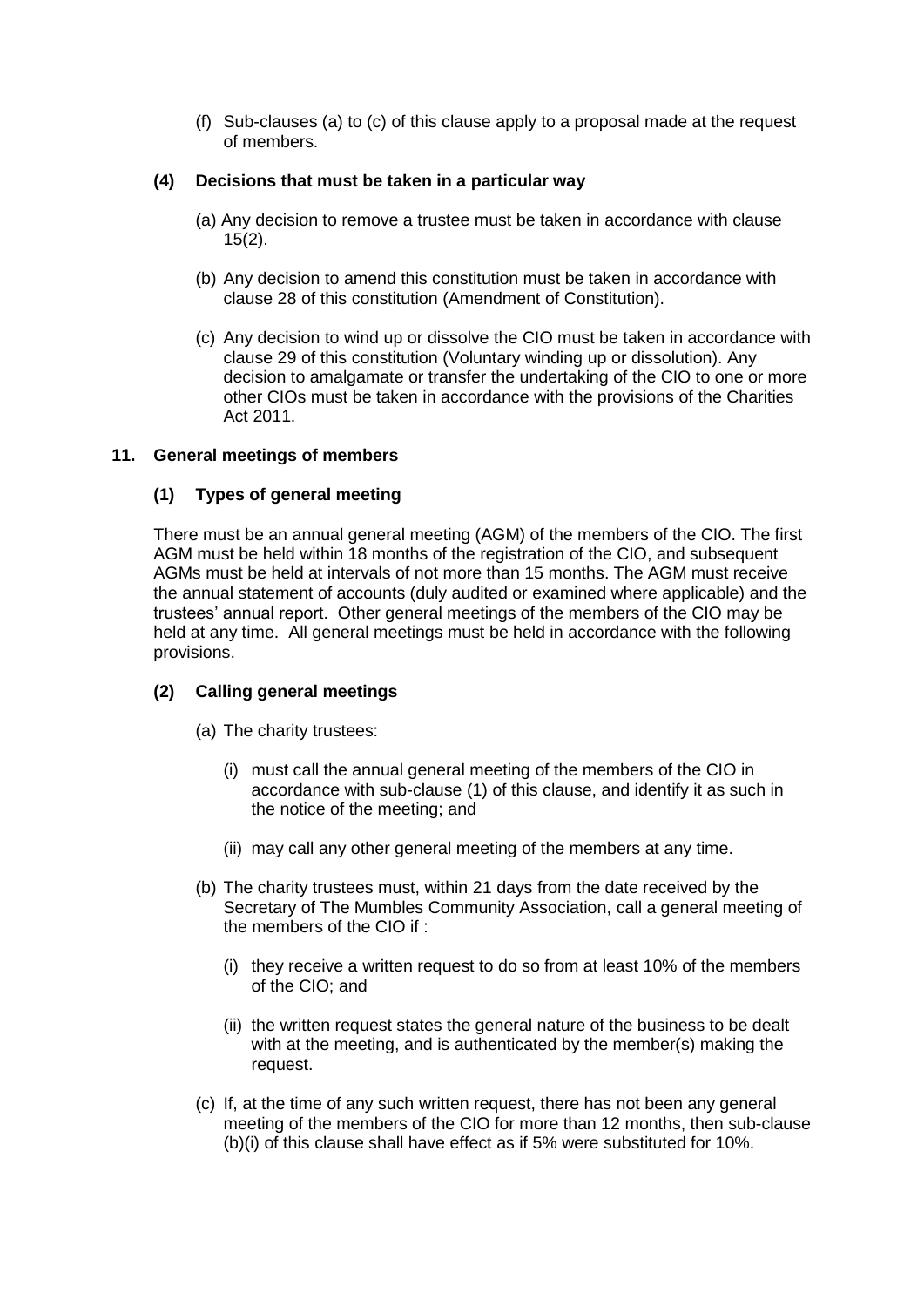- (d) Any such request may include particulars of a resolution that may properly be proposed, and is intended to be proposed, at the meeting.
- (e) A resolution may only properly be proposed if it is lawful, and is not defamatory, frivolous or vexatious.
- (f) Any general meeting called by the charity trustees at the request of the members of the CIO must be held within 28 days from the date on which it is called.
- (g) If the charity trustees fail to comply with this obligation to call a general meeting at the request of its members, then the members who requested the meeting may themselves call a general meeting.
- (h) A general meeting called in this way must be held not more than 3 months after the date when the members first requested the meeting.
- (i) The CIO must reimburse any reasonable expenses incurred by the members calling a general meeting by reason of the failure of the charity trustees to duly call the meeting, but the CIO shall be entitled to be indemnified by the charity trustees who were responsible for such failure.

#### **(3) Notice of general meetings**

- (a) The charity trustees, or, as the case may be, the relevant members of the CIO, must give at least 14 clear days notice of any general meeting to all of the members, and to any charity trustee of the CIO who is not a member.
- (b) If it is agreed by not less than 90% of all members of the CIO, any resolution may be proposed and passed at the meeting even though the requirements of sub-clause (3) (a) of this clause have not been met. This sub-clause does not apply where a specified period of notice is strictly required by another clause in this constitution, by the Charities Act 2011 or by the General Regulations.
- (c) The notice of any general meeting must :
	- (i) state the time and date of the meeting:
	- (ii) give the address at which the meeting is to take place;
	- (iii) give particulars of any resolution which is to be moved at the meeting, and of the general nature of any other business to be dealt with at the meeting; and
	- (iv) if a proposal to alter the constitution of the CIO is to be considered at the meeting, include the text of the proposed alteration;
	- (v) include, with the notice for the AGM, the annual statement of accounts and trustees' annual report, details of persons standing for election or reelection as trustee, or where allowed under clause 22 (Use of electronic communication), details of where the information may be found on the CIO's website.
- (d) Proof that an envelope containing a notice was properly addressed, prepaid and posted; or that an electronic form of notice was properly addressed and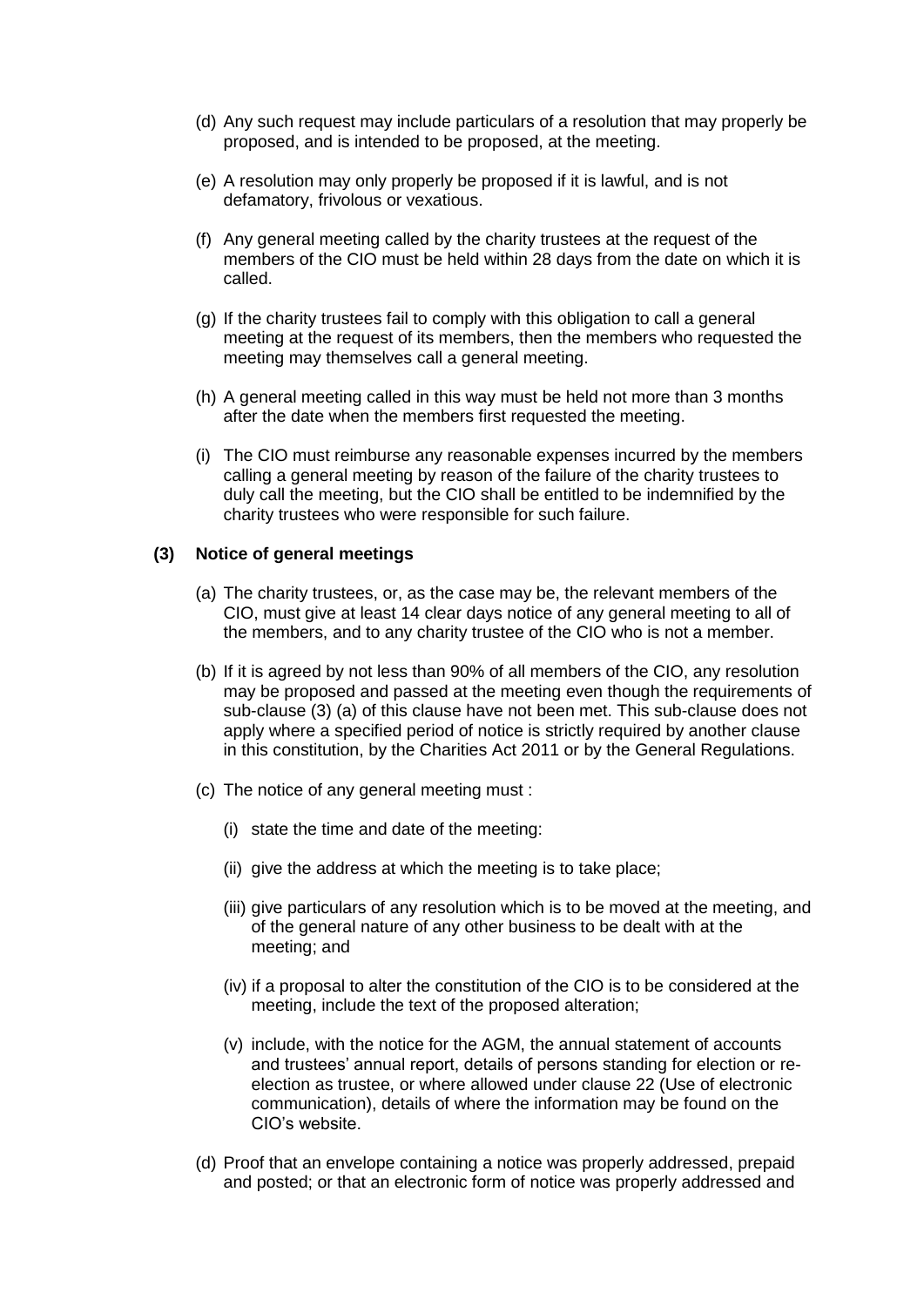sent, shall be conclusive evidence that the notice was given. Notice shall be deemed to be given 48 hours after it was posted or sent.

(e) The proceedings of a meeting shall not be invalidated because a member who was entitled to receive notice of the meeting did not receive it because of accidental omission by the CIO.

### **(4) Chairing of general meetings**

The person nominated as chair by the charity trustees under clause 19](2) (Chairing of meetings), shall, if present at the general meeting and willing to act, preside as chair of the meeting. Subject to that, the members of the CIO who are present at a general meeting shall elect a chair to preside at the meeting.

#### **(5) Quorum at general meetings**

- (a) No business may be transacted at any general meeting of the members of the CIO unless a quorum is present when the meeting starts.
- (b) Subject to the following provisions, the quorum for general meetings shall be the greater of 5% or three members. An organisation represented by a person present at the meeting in accordance with sub-clause (7) of this clause, is counted as being present in person.
- (c) If the meeting has been called by or at the request of the members and a quorum is not present within 15 minutes of the starting time specified in the notice of the meeting, the meeting is closed.
- (d) If the meeting has been called in any other way and a quorum is not present within 15 minutes of the starting time specified in the notice of the meeting, the chair must adjourn the meeting. The date, time and place at which the meeting will resume must either be announced by the chair or be notified to the CIO's members at least seven clear days before the date on which it will resume.
- (e) If a quorum is not present within 15 minutes of the start time of the adjourned meeting, the member or members present at the meeting constitute a quorum.
- (f) If at any time during the meeting a quorum ceases to be present, the meeting may discuss issues and make recommendations to the trustees but may not make any decisions. If decisions are required which must be made by a meeting of the members, the meeting must be adjourned.

#### **(6) Voting at general meetings**

- (a) Any decision other than one falling within clause 10(4) (Decisions that must be taken in a particular way) shall be taken by a simple majority of votes cast at the meeting (and postal votes). Every member has one vote unless otherwise provided in the rights of a particular class of membership under this constitution.
- (b) A resolution put to the vote of a meeting shall be decided on a show of hands, unless (before or on the declaration of the result of the show of hands) a poll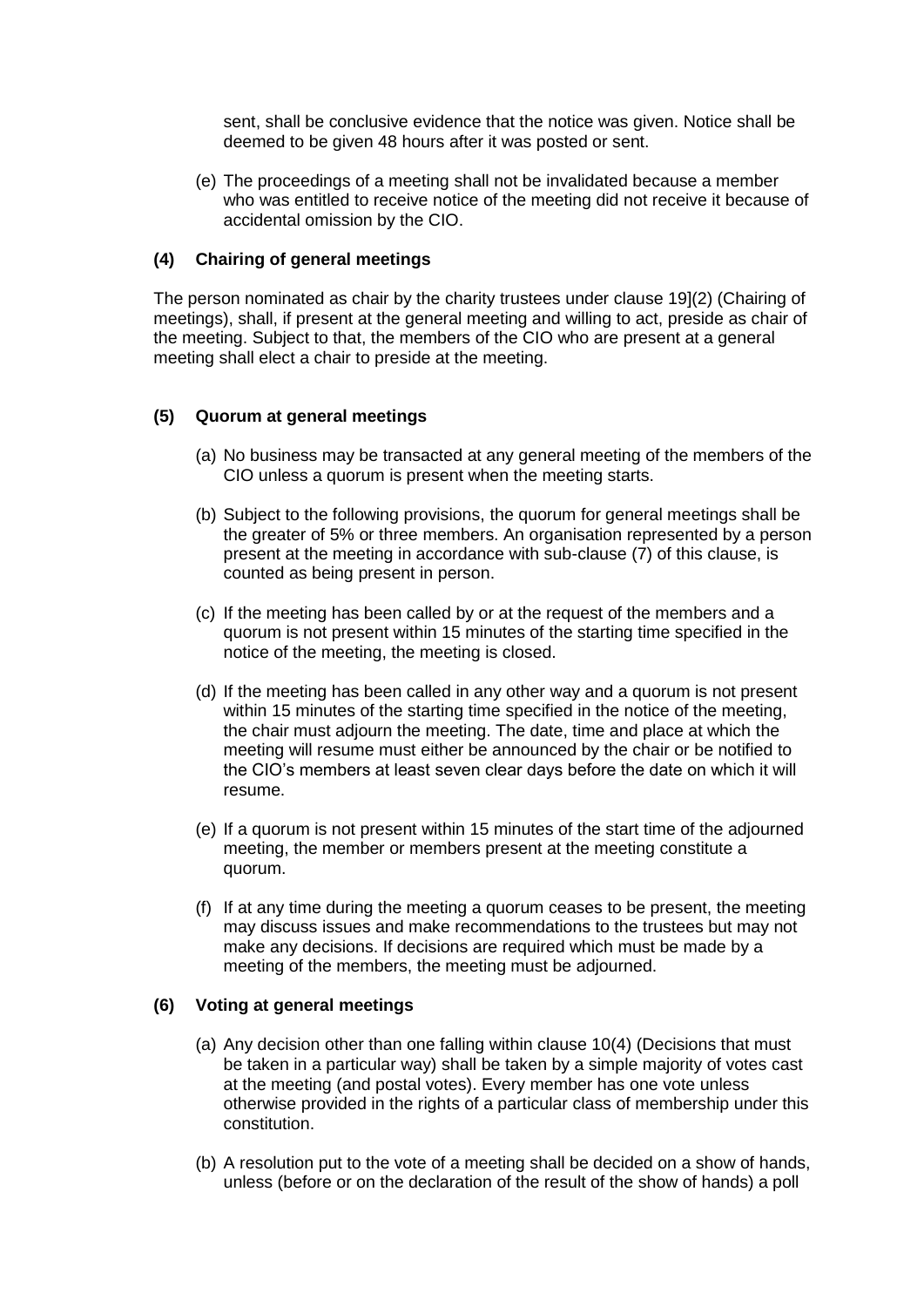is duly demanded. A poll may be demanded by the chair or by at least 10% of the members present in person at the meeting.

- (c) A poll demanded on the election of a person to chair the meeting or on a question of adjournment must be taken immediately. A poll on any other matter shall be taken, and the result of the poll shall be announced, in such manner as the chair of the meeting shall decide, provided that the poll must be taken, and the result of the poll announced, within 30 days of the demand for the poll.
- (d) A poll may be taken :
	- (i) at the meeting at which it was demanded; or
	- (ii) at some other time and place specified by the chair; or
	- (iii) through the use of postal or electronic communications.
- (e) In the event of an equality of votes, whether on a show of hands or on a poll, the chair of the meeting shall have a second, or casting vote.
- (f) Any objection to the qualification of any voter must be raised at the meeting at which the vote is cast and the decision of the chair of the meeting shall be final.

### **(7) Representation of organisations and corporate members**

An organisation or a corporate body that is a member of the CIO may, in accordance with its usual decision-making process, authorise a person to act as its representative at any general meeting of the CIO. The representative is entitled to exercise the same powers on behalf of the organisation or corporate body as the organisation or corporate body could exercise as an individual member of the CIO.

### **(8) Adjournment of meetings**

The chair may with the consent of a meeting at which a quorum is present (and shall if so directed by the meeting) adjourn the meeting to another time and/or place. No business may be transacted at an adjourned meeting except business which could properly have been transacted at the original meeting.

### **(9) Postal Voting**

- (a) The CIO may, if the charity trustees so decide, allow the members to vote by post or electronic mail ("email") to elect charity trustees or to make a decision on any matter that is being decided at a general meeting of the members.
- (b) The charity trustees must appoint at least two persons independent of the CIO to serve as scrutineers to supervise the conduct of the postal/email ballot and the counting of votes.
- (c) If postal and/or email voting is to be allowed on a matter, the CIO must send to members of the CIO not less than 21 days before the deadline for receipt of votes cast in this way: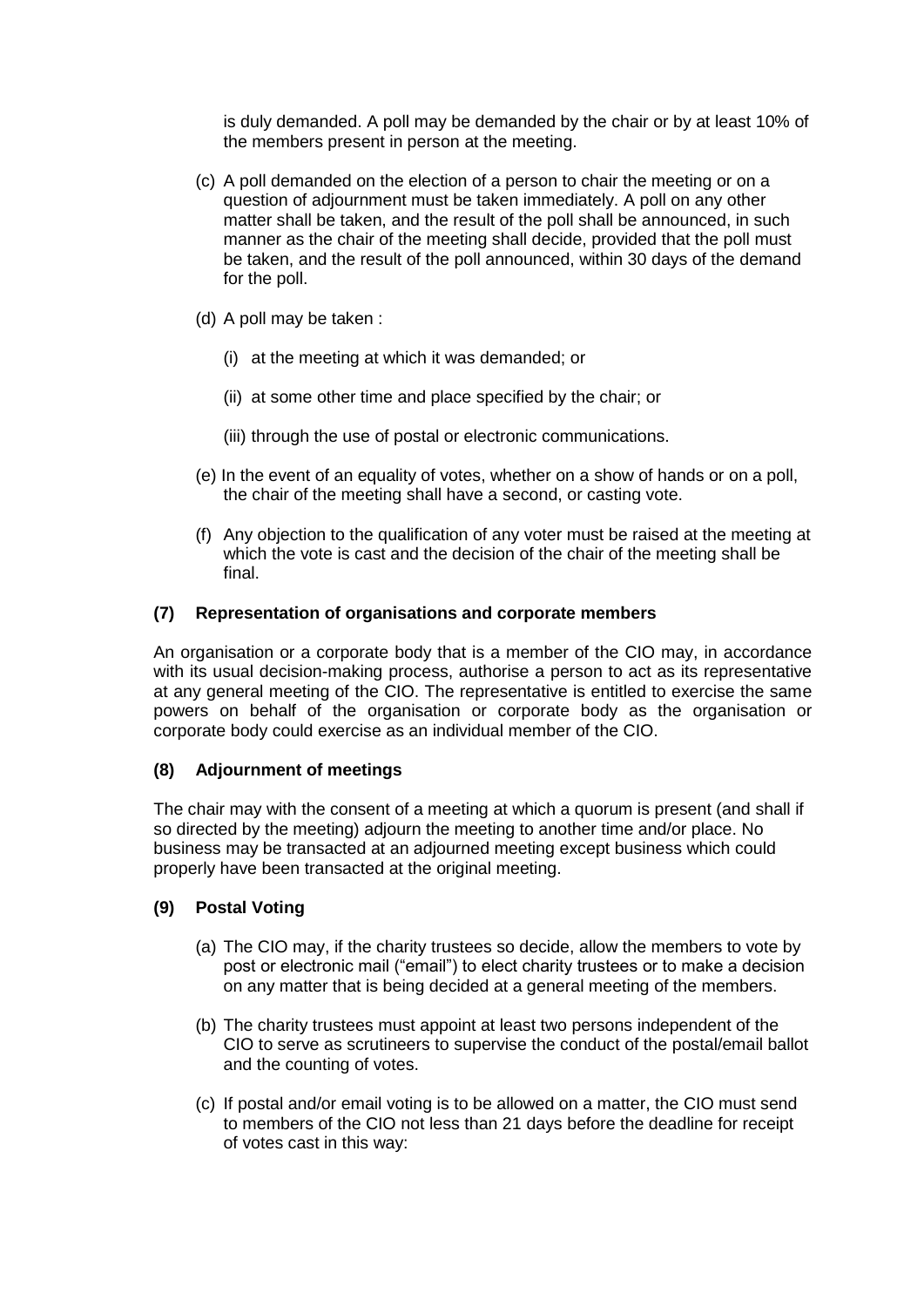- (i) a notice by email, if the member has agreed to receive notices in this way under clause 21 (Use of electronic communication, including an explanation of the purpose of the vote and the voting procedure to be followed by the member, and a voting form capable of being returned by email or post to the CIO, containing details of the resolution being put to a vote, or of the candidates for election, as applicable;
- (ii) a notice by post to all other members, including a written explanation of the purpose of the postal vote and the voting procedure to be followed by the member; and a postal voting form containing details of the resolution being put to a vote, or of the candidates for election, as applicable.
- (d) The voting procedure must require all forms returned by post to be in an envelope with the member's name and signature, and nothing else, on the outside, inside another envelope addressed to 'The Scrutineers for Mumbles Community Association', at the CIO's principal office or such other postal address as is specified in the voting procedure.
- (e) The voting procedure for votes cast by email must require the member's name to be at the top of the email, and the email must be authenticated in the manner specified in the voting procedure.
- (f) Email votes must be returned to an email address used only for this purpose and must be accessed only by a scrutineer.
- (g) The voting procedure must specify the closing date and time for receipt of votes, and must state that any votes received after the closing date or not complying with the voting procedure will be invalid and not be counted.
- (h) The scrutineers must make a list of names of members casting valid votes, and a separate list of members casting votes which were invalid. These lists must be provided to a charity trustee or other person overseeing admission to, and voting at, the general meeting. A member who has cast a valid postal or email vote must not vote at the meeting, and must not be counted in the quorum for any part of the meeting on which he, she or it has already cast a valid vote. A member who has cast an invalid vote by post or email is allowed to vote at the meeting and counts towards the quorum.
- (i) For postal votes, the scrutineers must retain the internal envelopes (with the member's name and signature). For email votes, the scrutineers must cut off and retain any part of the email that includes the member's name. In each case, a scrutineer must record on this evidence of the member's name that the vote has been counted, or if the vote has been declared invalid, the reason for such declaration.
- (j) Votes cast by post or email must be counted by all the scrutineers before the meeting at which the vote is to be taken. The scrutineers must provide to the person chairing the meeting written confirmation of the number of valid votes received by post and email and the number of votes received which were invalid.
- (k) The scrutineers must not disclose the result of the postal/email ballot until after votes taken by hand or by poll at the meeting, or by poll after the meeting, have been counted. Only at this point shall the scrutineers declare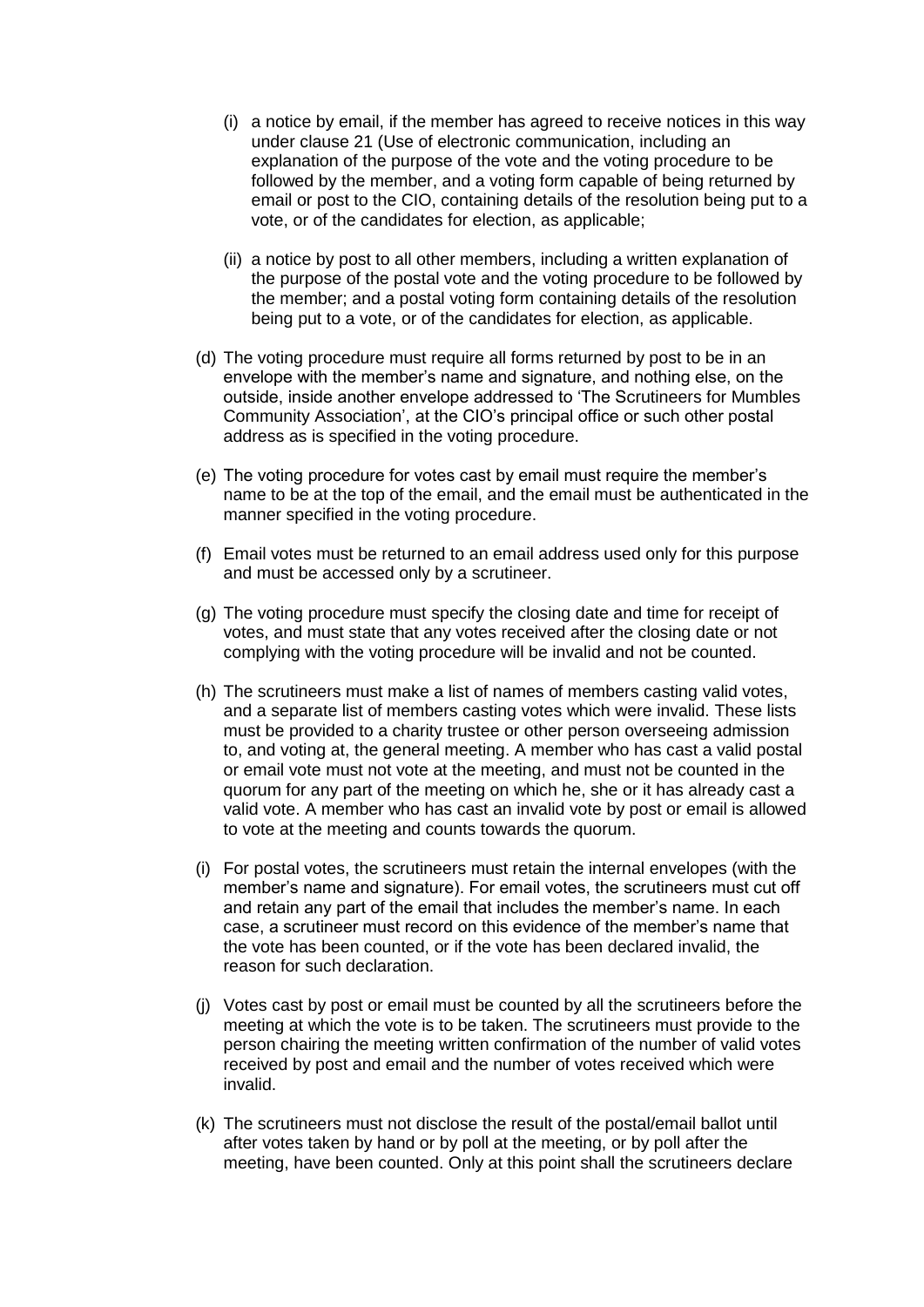the result of the valid votes received, and these votes shall be included in the declaration of the result of the vote.

- (l) Following the final declaration of the result of the vote, the scrutineers must provide to a charity trustee or other authorised person bundles containing the evidence of members submitting valid postal votes; evidence of members submitting valid email votes; evidence of invalid votes; the valid votes; and the invalid votes.
- (m) Any dispute about the conduct of a postal or email ballot must be referred initially to a panel set up by the charity trustees, to consist of two trustees and two persons independent of the CIO. If the dispute cannot be satisfactorily resolved by the panel, it must be referred to the Electoral Reform Society.

### **12. Charity trustees**

### **(1) Functions and duties of charity trustees**

The charity trustees shall manage the affairs of the CIO and may for that purpose exercise all the powers of the CIO. It is the duty of each charity trustee:

- (a) to exercise his or her powers and to perform his or her functions as a trustee of the CIO in the way he or she decides in good faith would be most likely to further the purposes of the CIO; and
- (b) to exercise, in the performance of those functions, such care and skill as is reasonable in the circumstances having regard in particular to:
	- (i) any special knowledge or experience that he or she has or holds himself or herself out as having; and
	- (ii) if he or she acts as a charity trustee of the CIO in the course of a business or profession, to any special knowledge or experience that it is reasonable to expect of a person acting in the course of that kind of business or profession.

### **(2) Eligibility for trusteeship**

- (a) Every charity trustee must be a natural person.
- (b) No one may be appointed as a charity trustee:
	- if he or she is under the age of 16 years; or
	- if he or she would automatically cease to hold office under the provisions of clause 15(1)(f).
- (c) No one is entitled to act as a charity trustee whether on appointment or on any re-appointment until he or she has expressly acknowledged, in whatever way the charity trustees decide, his or her acceptance of the office of charity trustee.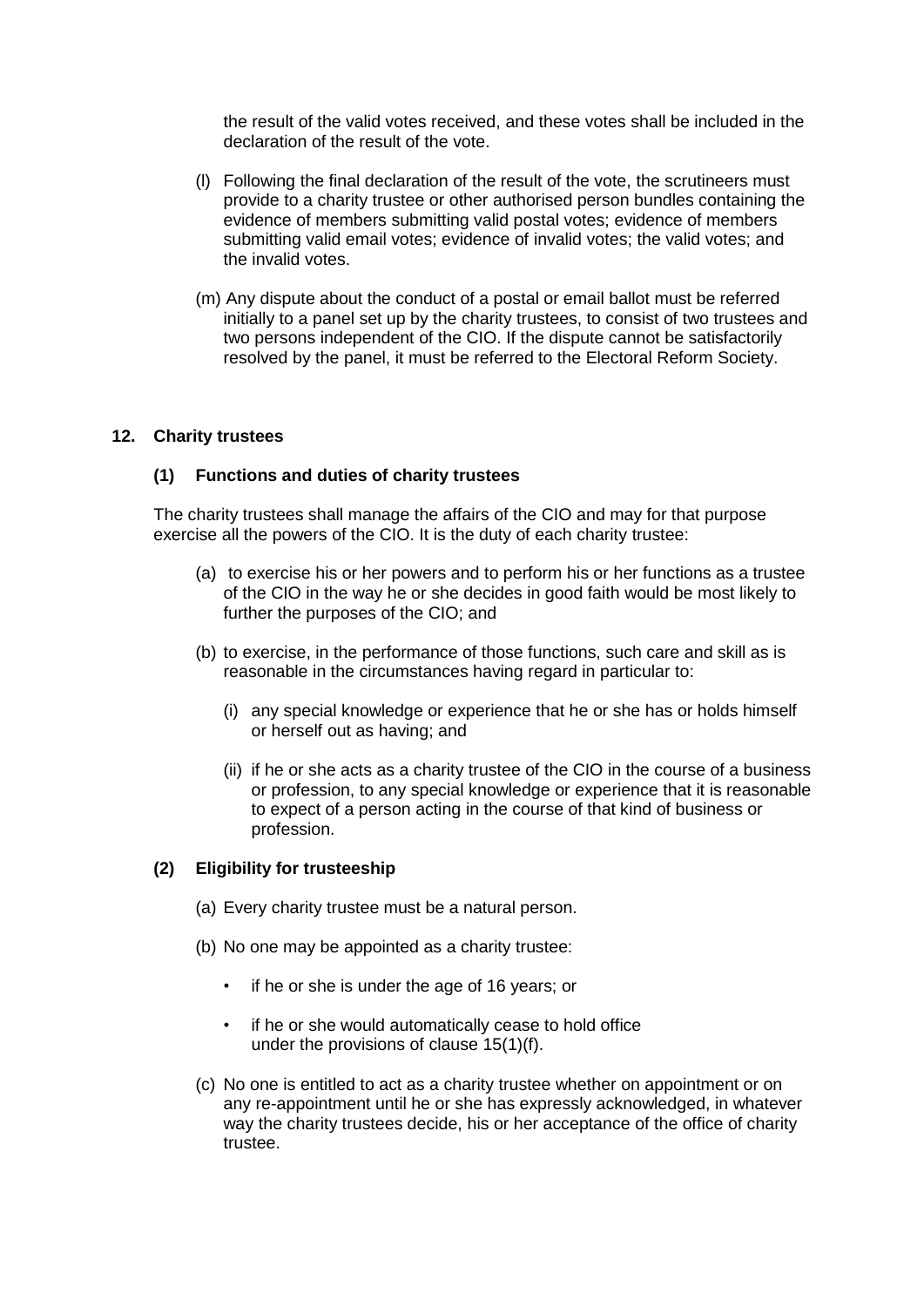(d) At least one of the trustees of the CIO must be 18 years of age or over. If there is no trustee aged at least 18 years, the remaining trustee or trustees may act only to call a meeting of the charity trustees, or appoint a new charity trustee.

## **(3) Number of charity trustees**

There must be at least three charity trustees and the number of charity trustees representing or associated (that being actively involved in the running of and thereafter referred to as "Associated") with Mumbles Rangers and the number of charity trustees representing or Associated with Mumbles Rugby Club must be equal. If the number falls below this minimum or the number of charity trustees representing or Associated with Mumbles Rangers or Mumbles Rugby Club no longer remain equal, the remaining trustee or trustees may act only to call a meeting of the charity trustees, or appoint a new charity trustee in order to comply with this Article 12(3).

# **(4) First charity trustees**

The first charity trustees of the CIO are –

- 1. Martin Douglas Rodwell
- 2. Clive Sinclair Davies
- 3. Simon Phillip Tse
- 4. Christopher John Parkin
- 5. Michael Richard Anthony Podbielski
- 6. Gerwyn Ronald Jones

# **13. Appointment of charity trustees**

Subject to Article 12(3), the charity trustees may at any time decide to appoint a new charity trustee, whether in place of a charity trustee who has retired or been removed in accordance with clause 15 (Retirement and removal of charity trustees), or as an additional charity trustee.

### **14. Information for new charity trustees**

The charity trustees will make available to each new charity trustee, on or before his or her first appointment:

- (a) a copy of this constitution and any amendments made to it; and
- (b) a copy of the CIO's latest trustees' annual report and statement of accounts.

### **15. Retirement and removal of charity trustees**

- (1) A charity trustee ceases to hold office if he or she :
	- (a) retires by notifying the CIO in writing (but only if enough charity trustees will remain in office when the notice of resignation takes effect to form a quorum for meetings);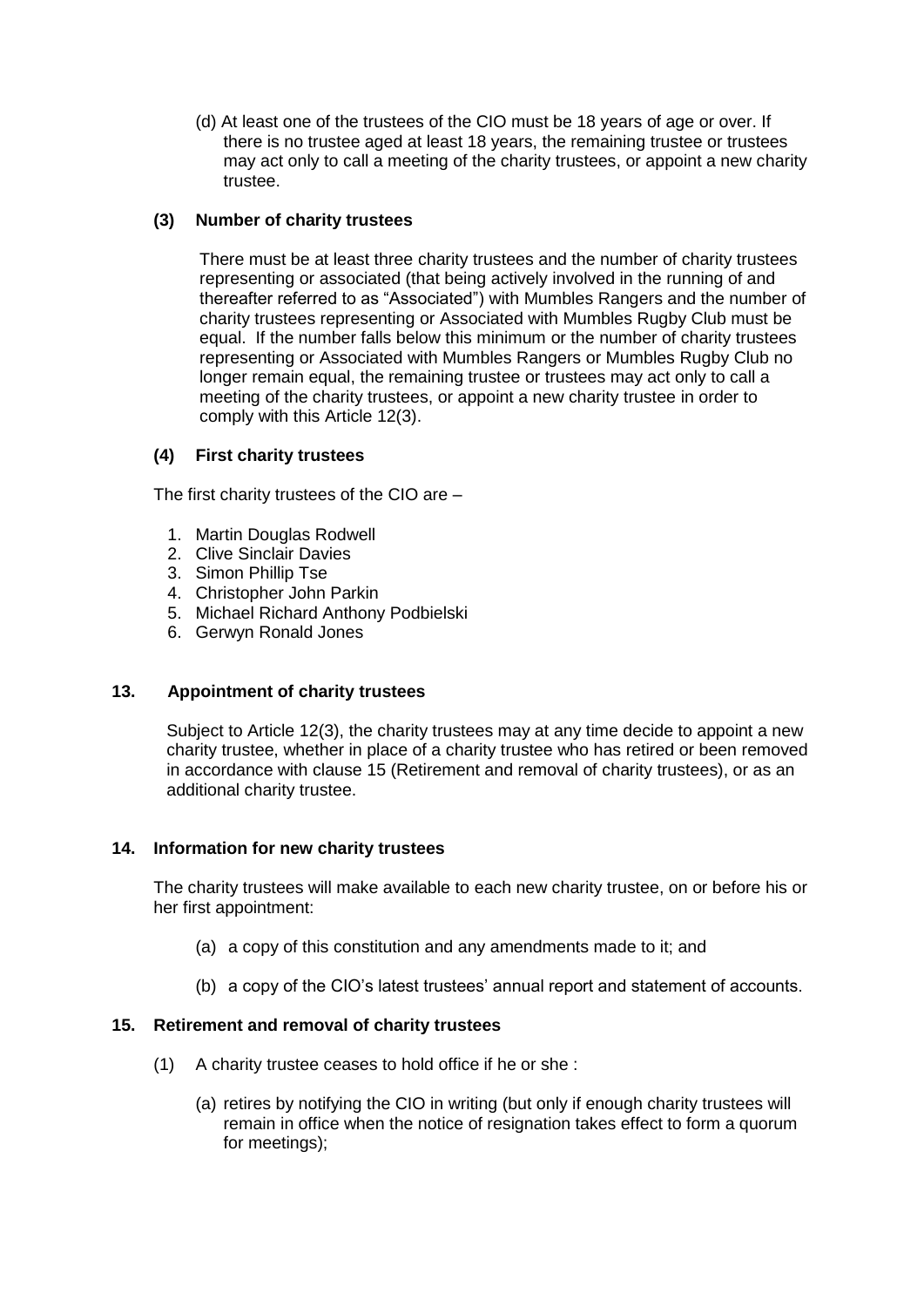- (b) is absent without the permission of the charity trustees from all their meetings held within a period of six months and the trustees resolve that his or her office be vacated;
- (c) dies;
- (d) in the written opinion, given to the company, of a registered medical practitioner treating that person, has become physically or mentally incapable of acting as a director and may remain so for more than three months;
- (e) is removed by the members of the CIO in accordance with sub-clause (2) of this clause; or
- (f) is disqualified from acting as a charity trustee by virtue of section 178-180 of the Charities Act 2011 (or any statutory re-enactment or modification of that provision).
- (2) A charity trustee shall be removed from office if a resolution to remove that trustee is proposed at a general meeting of the members called for that purpose and properly convened in accordance with clause 11, and the resolution is passed by a two-thirds majority of votes cast at the meeting.
- (3) A resolution to remove a charity trustee in accordance with this clause shall not take effect unless the individual concerned has been given at least 14 clear days' notice in writing that the resolution is to be proposed, specifying the circumstances alleged to justify removal from office, and has been given a reasonable opportunity of making oral and/or written representations to the members of the CIO.

### **16. Reappointment of charity trustees**

Any person who retires as a charity trustee or by giving written notice to the CIO is eligible for reappointment.

### **17. Taking of decisions by charity trustees**

Any decision may be taken either:

- at a meeting of the charity trustees; or
- by resolution in writing or electronic form agreed by all of the charity trustees, which may comprise either a single document or several documents containing the text of the resolution in like form to each of which one or more charity trustees has signified their agreement.

#### **18. Delegation by charity trustees**

- (1) The charity trustees may delegate any of their powers or functions to a committee or committees, and, if they do, they must determine the terms and conditions on which the delegation is made. The charity trustees may at any time alter those terms and conditions, or revoke the delegation.
- (2) This power is in addition to the power of delegation in the General Regulations and any other power of delegation available to the charity trustees, but is subject to the following requirements -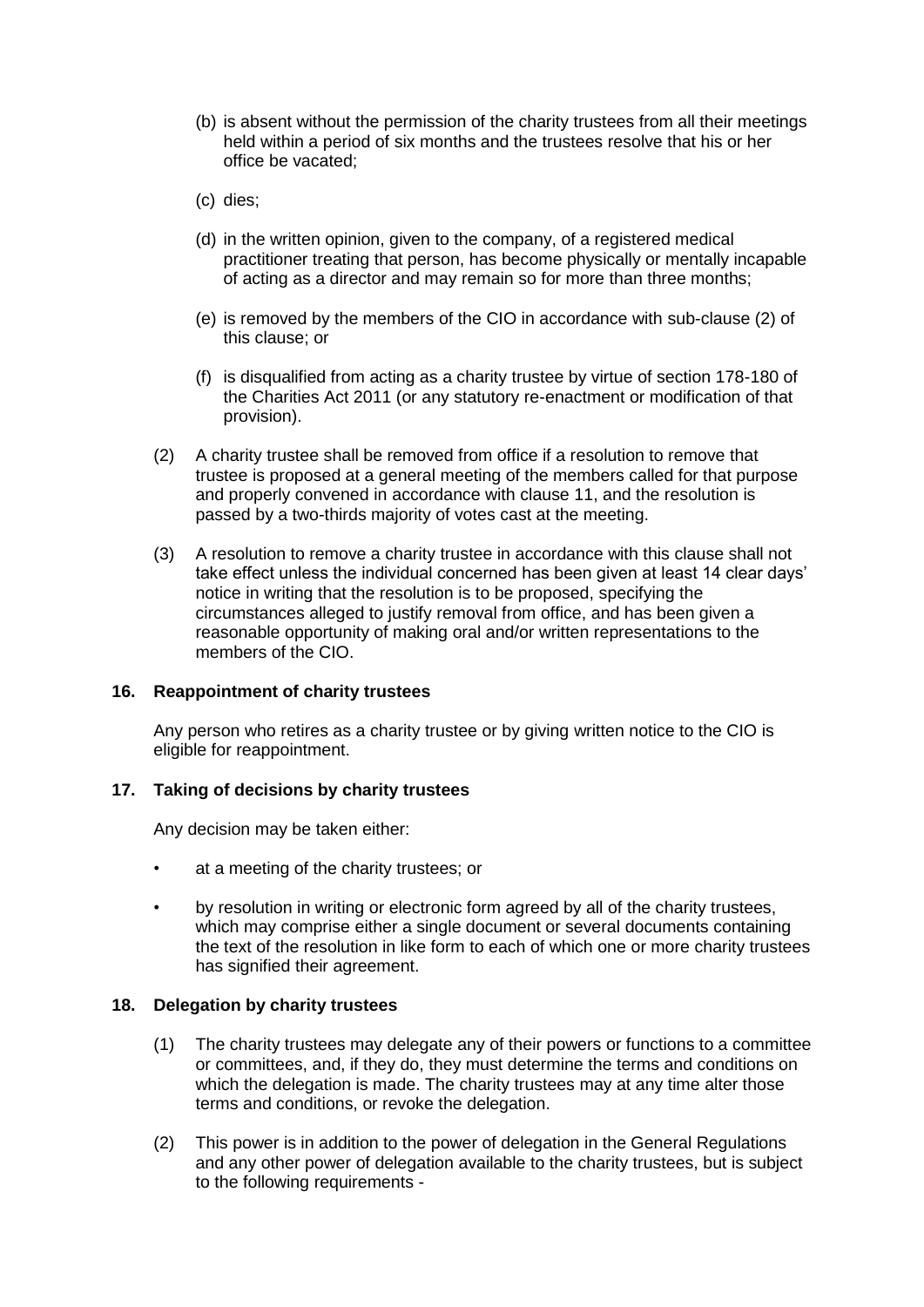- (a) a committee may consist of two or more persons, but at least one member of each committee must be a charity trustee;
- (b) the acts and proceedings of any committee must be brought to the attention of the charity trustees as a whole as soon as is reasonably practicable; and
- (c) the charity trustees shall from time to time review the arrangements which they have made for the delegation of their powers.

### **19. Meetings and proceedings of charity trustees**

### **(1) Calling meetings**

- (a) Any charity trustee may call a meeting of the charity trustees.
- (b) Subject to that, the charity trustees shall decide how their meetings are to be called, and what notice is required.

### **(2) Chairing of meetings**

The charity trustees may appoint one of their number to chair their meetings and may at any time revoke such appointment. If no-one has been so appointed, or if the person appointed is unwilling to preside or is not present within 10 minutes after the time of the meeting, the charity trustees present may appoint one of their number to chair that meeting.

#### **(3) Procedure at meetings**

- (a) No decision shall be taken at a meeting unless a quorum is present at the time when the decision is taken. The quorum is three charity trustees, or the number nearest to one third of the total number of charity trustees, whichever is greater, or such larger number as the charity trustees may decide from time to time; however the number of charity trustees representing or Associated with Mumbles Rangers and the number of charity trustees representing or Associated with Mumbles Rugby Club must be equal. A charity trustee shall not be counted in the quorum present when any decision is made about a matter upon which he or she is not entitled to vote.
- (b) Questions arising at a meeting shall be decided by a majority of those eligible to vote.
- (c) In the case of an equality of votes, the chair shall have a second or casting vote.

### **(4) Participation in meetings by electronic means**

- (a) A meeting may be held by suitable electronic means agreed by the charity trustees in which each participant may communicate with all the other participants.
- (b) Any charity trustee participating at a meeting by suitable electronic means agreed by the charity trustees in which a participant or participants may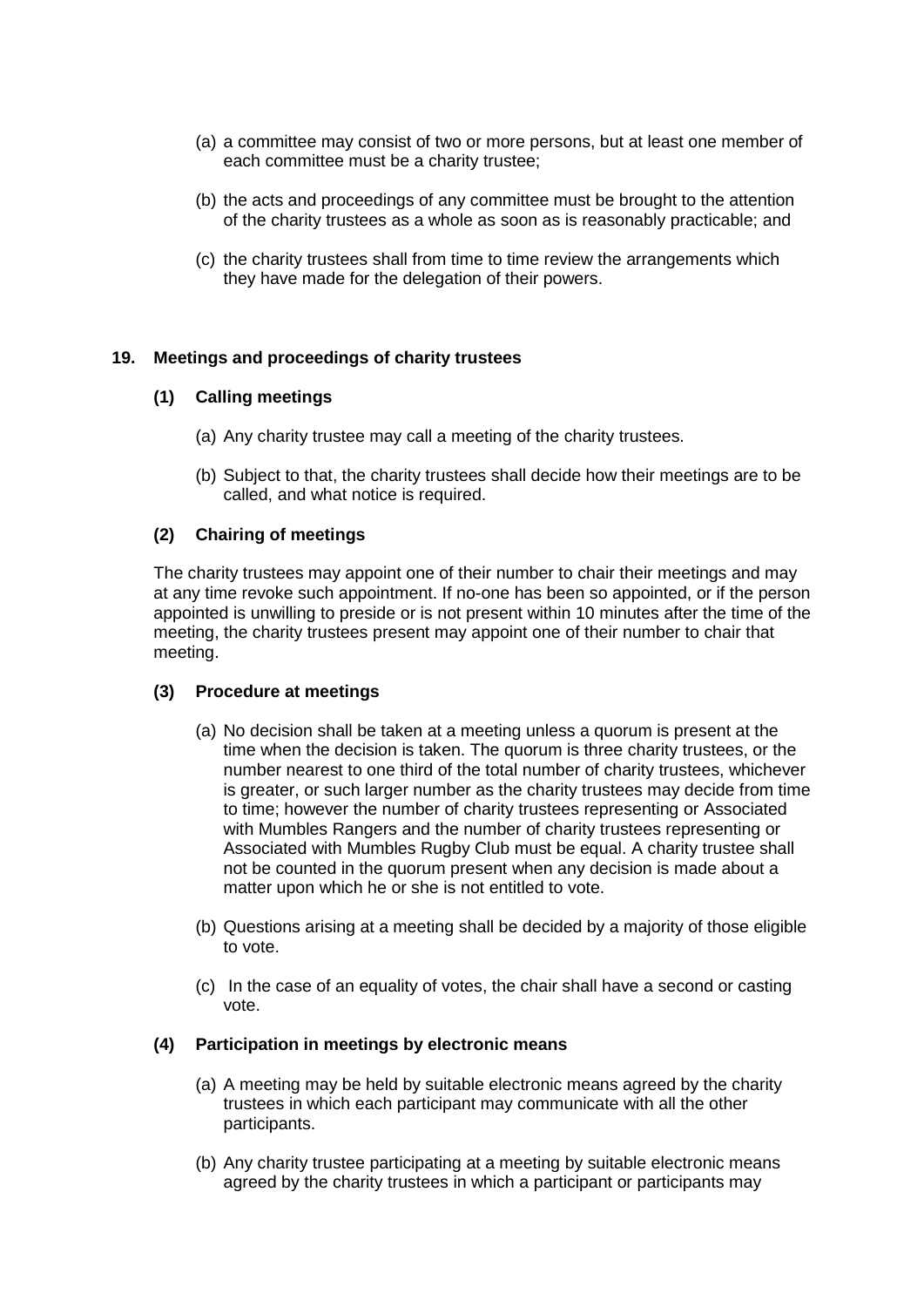communicate with all the other participants shall qualify as being present at the meeting.

(d) Meetings held by electronic means must comply with rules for meetings, including chairing and the taking of minutes.

#### **20. Saving provisions**

- (1) Subject to sub-clause (2) of this clause, all decisions of the charity trustees, or of a committee of charity trustees, shall be valid notwithstanding the participation in any vote of a charity trustee:
	- who was disqualified from holding office;
	- who had previously retired or who had been obliged by the constitution to vacate office;
	- who was not entitled to vote on the matter, whether by reason of a conflict of interest or otherwise;

if, without the vote of that charity trustee and that charity trustee being counted in the quorum, the decision has been made by a majority of the charity trustees at a quorate meeting.

(2) Sub-clause (1) of this clause does not permit a charity trustee to keep any benefit that may be conferred upon him or her by a resolution of the charity trustees or of a committee of charity trustees if, but for clause (1), the resolution would have been void, or if the charity trustee has not complied with clause 7 (Conflicts of interest).

#### **21. Execution of documents**

- (1) The CIO shall execute documents either by signature or by affixing its seal (if it has one).
- (2) A document is validly executed by signature if it is signed by at least two of the charity trustees.
- (3) If the CIO has a seal:
	- (a) it must comply with the provisions of the General Regulations; and
	- (b) it must only be used by the authority of the charity trustees or of a committee of charity trustees duly authorised by the charity trustees. The charity trustees may determine who shall sign any document to which the seal is affixed and unless otherwise determined it shall be signed by two charity trustees.

### **22. Use of electronic communications**

#### **(1) General**

The CIO will comply with the requirements of the Communications Provisions in the General Regulations and in particular: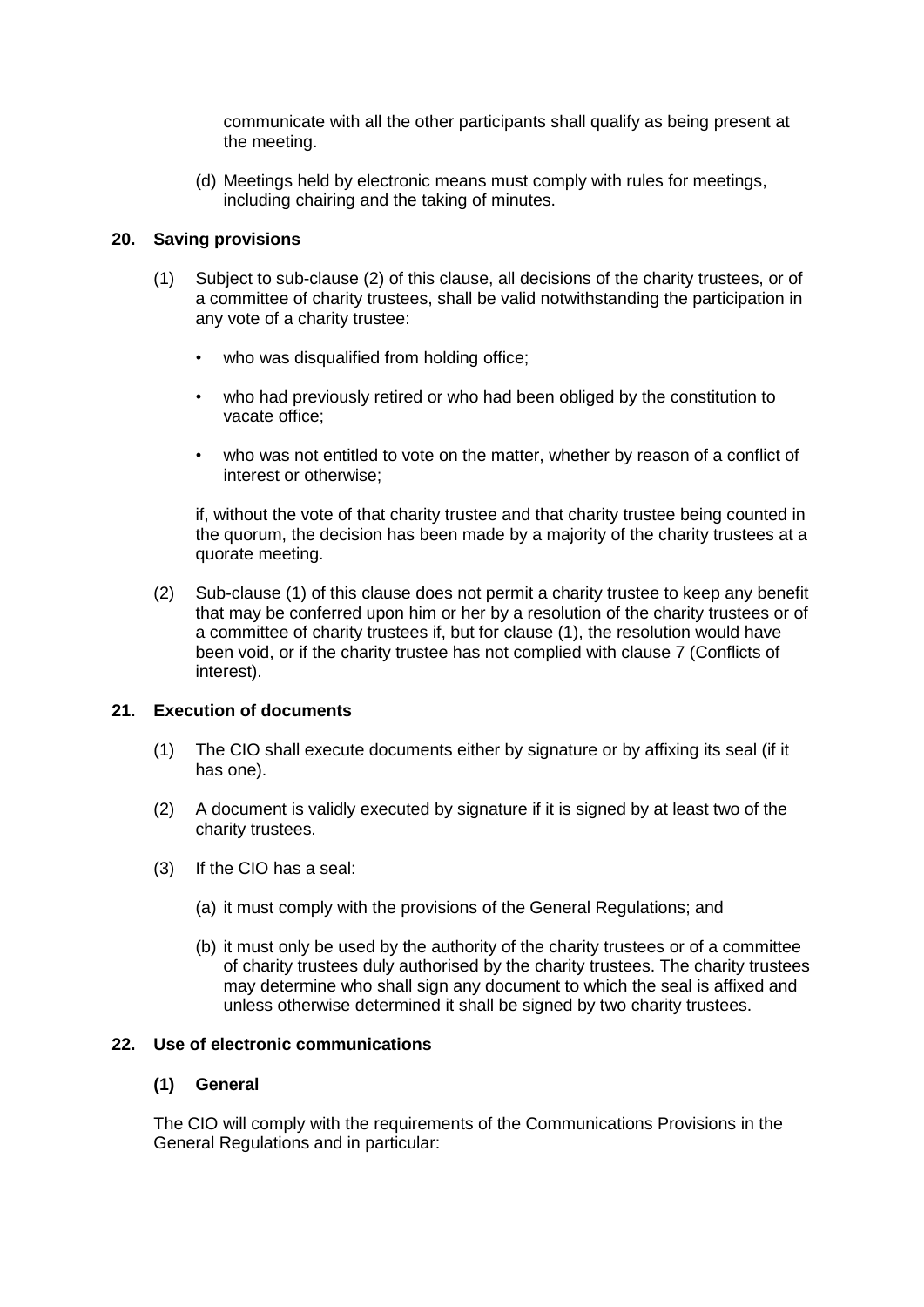- (a) the requirement to provide within 21 days to any member on request a hard copy of any document or information sent to the member otherwise than in hard copy form;
- (e) any requirements to provide information to the Commission in a particular form or manner.

### **(2) To the CIO**

Any member or charity trustee of the CIO may communicate electronically with the CIO to an address specified by the CIO for the purpose, so long as the communication is authenticated in a manner which is satisfactory to the CIO.

### **(3) By the CIO**

- (a) Any member or charity trustee of the CIO, by providing the CIO with his or her email address or similar, is taken to have agreed to receive communications from the CIO in electronic form at that address, unless the member has indicated to the CIO his or her unwillingness to receive such communications in that form.
- (b) The charity trustees may, subject to compliance with any legal requirements, by means of publication on its website –
	- (i) provide the members with the notice referred to in clause 11(3) (Notice of general meetings);
	- (ii) give charity trustees notice of their meetings in accordance with c clause 19(1) (Calling meetings); and
	- (iii) submit any proposal to the members or charity trustees for decision by written resolution or postal vote in accordance with the CIO's powers under clause 10 (Members' decisions), 10(3) (Decisions taken by resolution in writing), or the provisions for postal voting](clause 11(9)).
- (c) The charity trustees must:
	- (i) take reasonable steps to ensure that members and charity trustees are promptly notified of the publication of any such notice or proposal;
	- ii) send any such notice or proposal in hard copy form to any member or charity trustee who has not consented to receive communications in electronic form.

#### **23. Keeping of Registers**

The CIO must comply with its obligations under the General Regulations in relation to the keeping of, and provision of access to, registers of its members and charity trustees.

# **24. Minutes**

The charity trustees must keep minutes of all: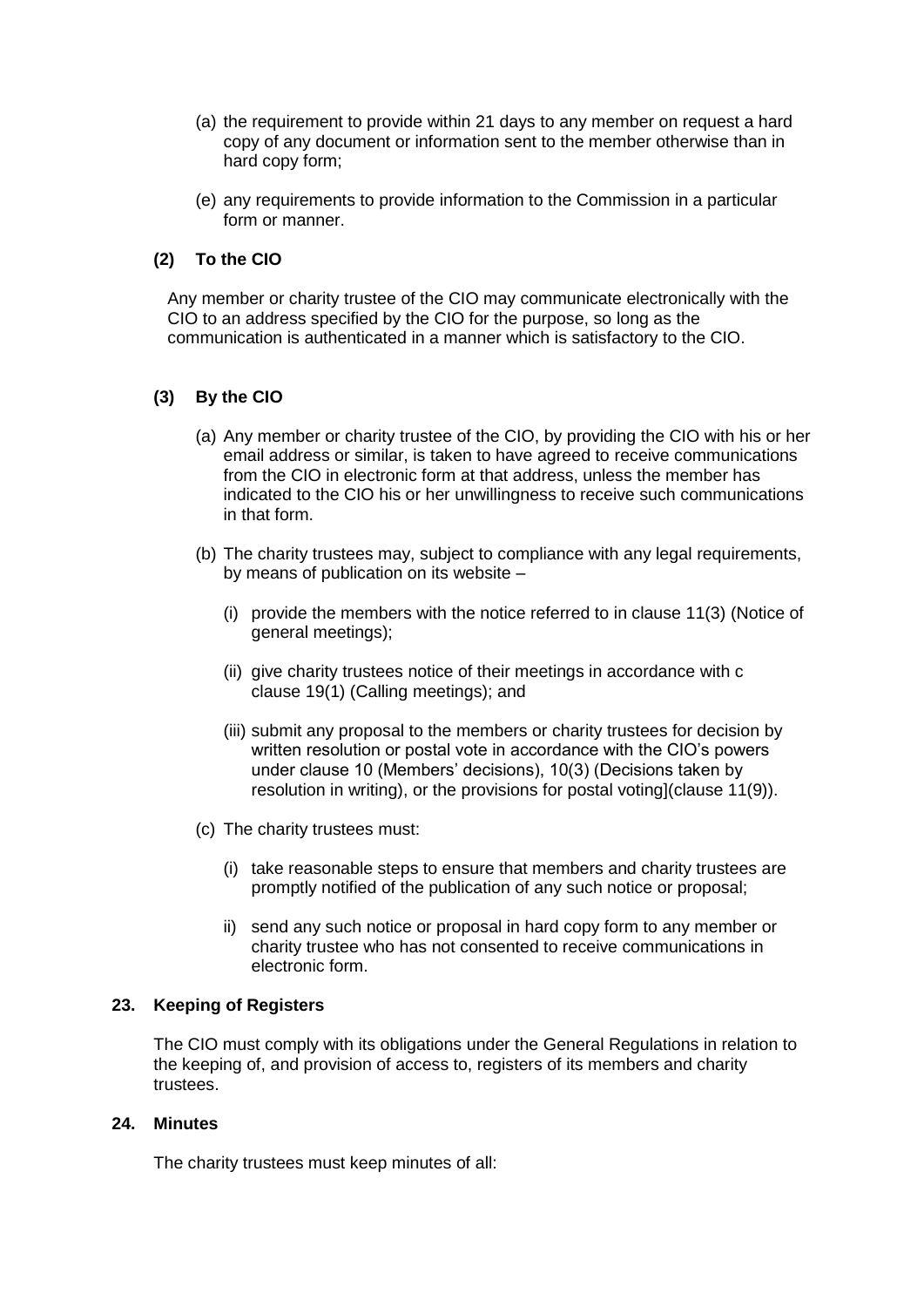- (1) appointments of officers made by the charity trustees;
- (2) proceedings at general meetings of the CIO;
- (3) meetings of the charity trustees and committees of charity trustees including:
	- the names of the trustees present at the meeting;
	- the decisions made at the meetings; and
	- where appropriate the reasons for the decisions;
- (4) decisions made by the charity trustees otherwise than in meetings.

### **25. Accounting records, accounts, annual reports and returns, register maintenance**

- (1) The charity trustees must comply with the requirements of the Charities Act 2011 with regard to the keeping of accounting records, to the preparation and scrutiny of statements of accounts, and to the preparation of annual reports and returns. The statements of accounts, reports and returns must be sent to the Charity Commission, regardless of the income of the CIO, within 10 months of the financial year end.
- (2) The charity trustees must comply with their obligation to inform the Commission within 28 days of any change in the particulars of the CIO entered on the Central Register of Charities.

### **26. Rules**

The charity trustees may from time to time make such reasonable and proper rules or bye laws as they may deem necessary or expedient for the proper conduct and management of the CIO, but such rules or bye laws must not be inconsistent with any provision of this constitution. Copies of any such rules or bye laws currently in force must be made available to any member of the CIO on request.

### **27. Disputes**

If a dispute arises between members of the CIO about the validity or propriety of anything done by the members under this constitution, and the dispute cannot be resolved by agreement, the parties to the dispute must first try in good faith to settle the dispute by mediation before resorting to litigation.

### **28. Amendment of constitution**

As provided by clauses 224-227 of the Charities Act 2011:

- (1) This constitution can only be amended:
	- (a) by resolution agreed in writing by all members of the CIO; or
	- (b) by a resolution passed by a 75% majority of votes cast at a general meeting of the members of the CIO.
- (2) Any alteration of clause 3 (Objects), clause 29 (Voluntary winding up or dissolution), this clause, or of any provision where the alteration would provide authorisation for any benefit to be obtained by charity trustees or members of the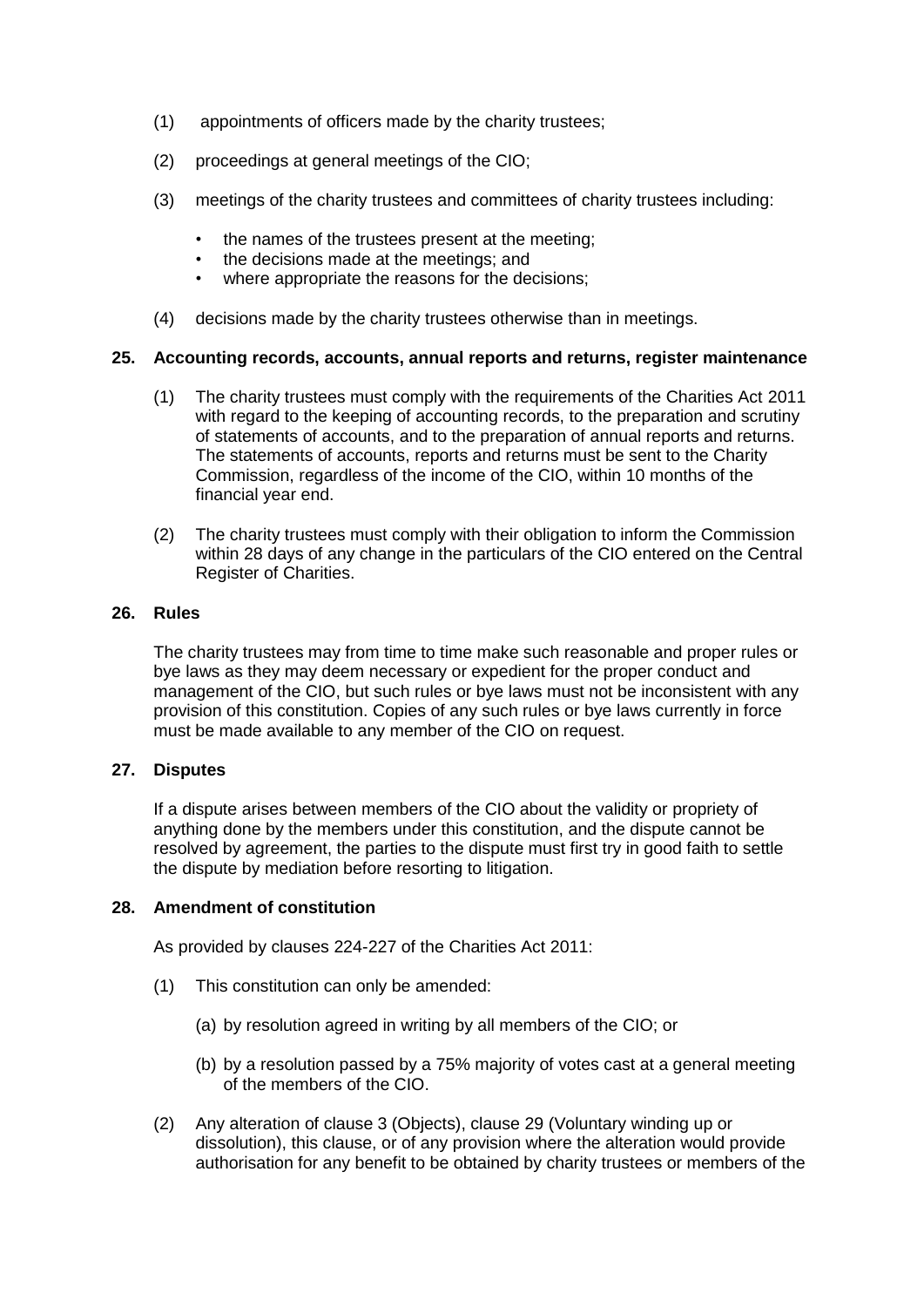CIO or persons connected with them, requires the prior written consent of the Charity Commission.

- (3) No amendment that is inconsistent with the provisions of the Charities Act 2011 or the General Regulations shall be valid.
- (4) A copy of any resolution altering the constitution, together with a copy of the CIO's constitution as amended, must be sent to the Commission within 15 days from the date on which the resolution is passed. The amendment does not take effect until it has been recorded in the Register of Charities.

#### **29. Voluntary winding up or dissolution**

- (1) As provided by the Dissolution Regulations, the CIO may be dissolved by resolution of its members. Any decision by the members to wind up or dissolve the CIO can only be made:
	- (a) at a general meeting of the members of the CIO called in accordance with clause 11 (Meetings of Members), of which not less than 14 days' notice has been given to those eligible to attend and vote:
		- (i) by a resolution passed by a 75% majority of those voting, or
		- (ii) by a resolution passed by decision taken without a vote and without any expression of dissent in response to the question put to the general meeting; or
	- (b) by a resolution agreed in writing by all members of the CIO.
- (2) Subject to the payment of all the CIO's debts:
	- (a) Any resolution for the winding up of the CIO, or for the dissolution of the CIO without winding up, may contain a provision directing how any remaining assets of the CIO shall be applied.
	- (b) If the resolution does not contain such a provision, the charity trustees must decide how any remaining assets of the CIO shall be applied.
	- (c) In either case the remaining assets must be applied for charitable purposes the same as or similar to those of the CIO.
- (3) The CIO must observe the requirements of the Dissolution Regulations in applying to the Commission for the CIO to be removed from the Register of Charities, and in particular:
	- (a) the charity trustees must send with their application to the Commission:
		- (i) a copy of the resolution passed by the members of the CIO;
		- (ii) a declaration by the charity trustees that any debts and other liabilities of the CIO have been settled or otherwise provided for in full; and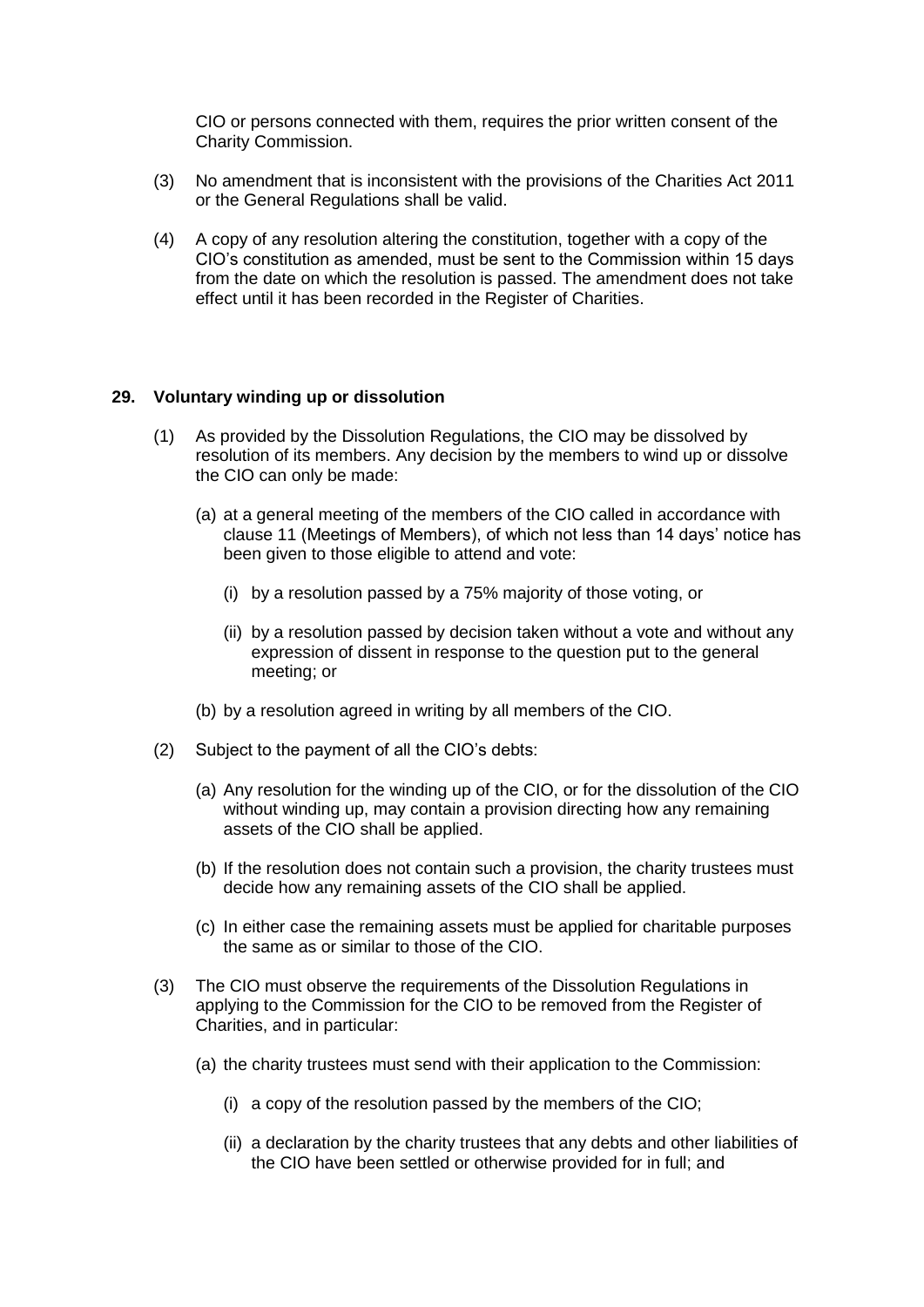- (iii) a statement by the charity trustees setting out the way in which any property of the CIO has been or is to be applied prior to its dissolution in accordance with this constitution;
- (b) the charity trustees must ensure that a copy of the application is sent within seven days to every member and employee of the CIO, and to any charity trustee of the CIO who was not privy to the application.
- (4) If the CIO is to be wound up or dissolved in any other circumstances, the provisions of the Dissolution Regulations must be followed.

### **30. Interpretation**

In this constitution:

#### "**connected person**" means:

- (a) a child, parent, grandchild, grandparent, brother or sister of the charity trustee;
- (b) the spouse or civil partner of the charity trustee or of any person falling within sub-clause (a) above;
- (c) a person carrying on business in partnership with the charity trustee or with any person falling within subclause (a) or (b) above;
- (d) an institution which is controlled
	- (i) by the charity trustee or any connected person falling within sub-clause (a), (b), or (c) above; or
	- (ii) by two or more persons falling within sub-clause (d)(i), when taken together
- (e) a body corporate in which
	- (i) the charity trustee or any connected person falling within sub-clauses (a) to (c) has a substantial interest; or
	- (ii) two or more persons falling within sub-clause (e)(i) who, when taken together, have a substantial interest.

Section 118 of the Charities Act 2011 apply for the purposes of interpreting the terms used in this constitution.

"**General Regulations**" means the Charitable Incorporated Organisations (General) Regulations 2012.

"**Dissolution Regulations**" means the Charitable Incorporated Organisations (Insolvency and Dissolution) Regulations 2012.